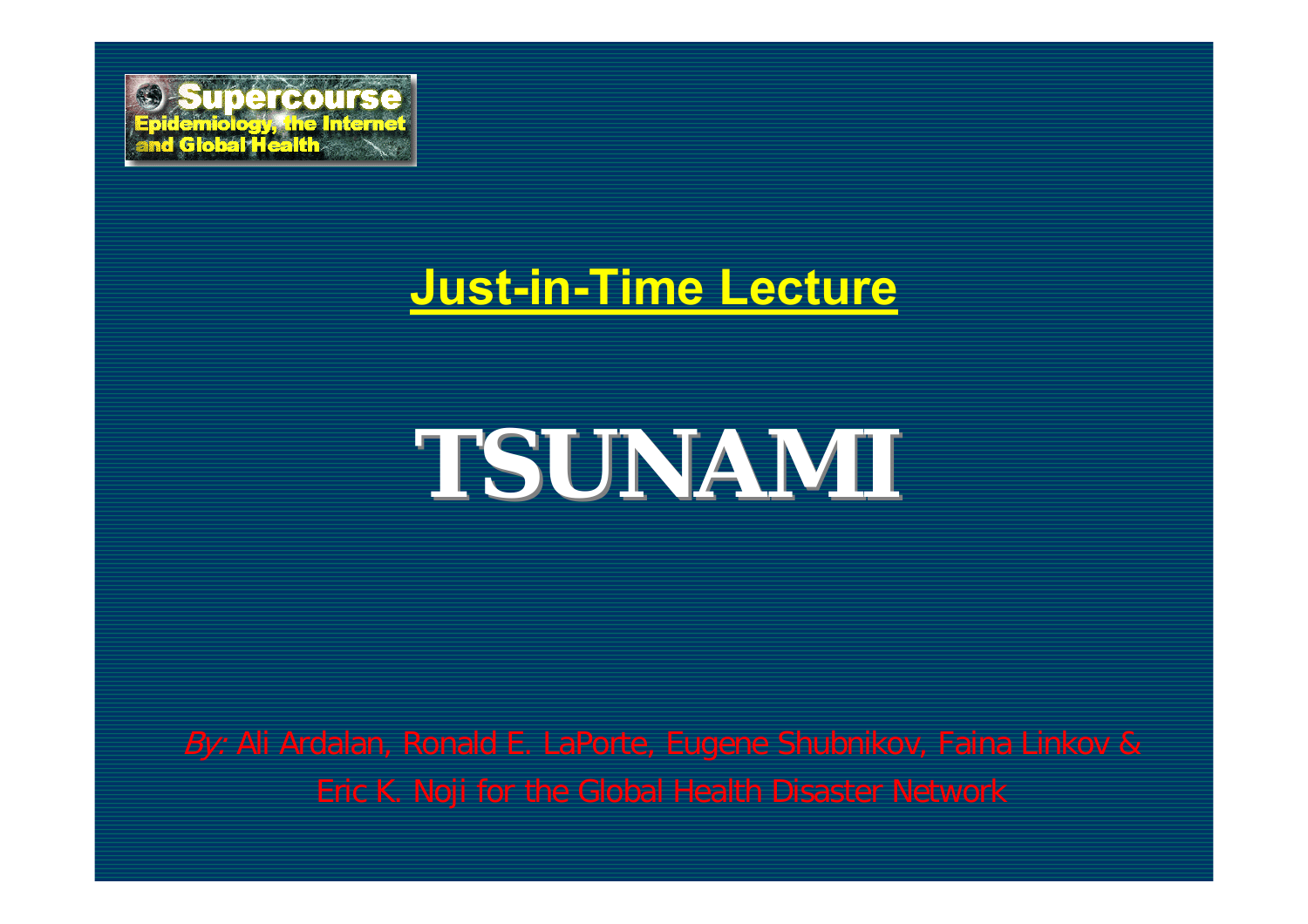

# **What is the Disaster Supercourse?**

http://www.pitt.edu/~super1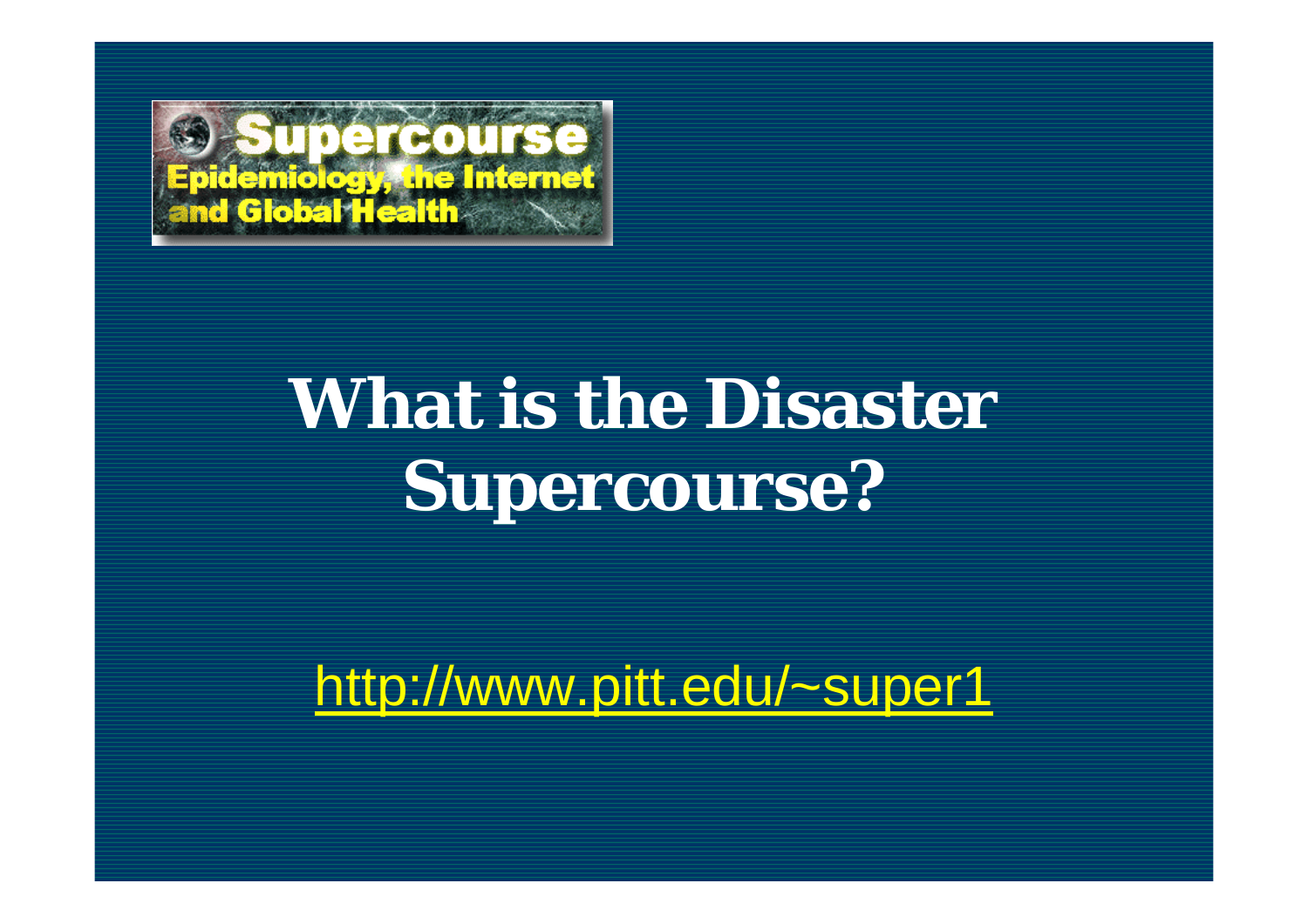

### **What is a JIT lecture?**

http://www.pitt.edu/~super1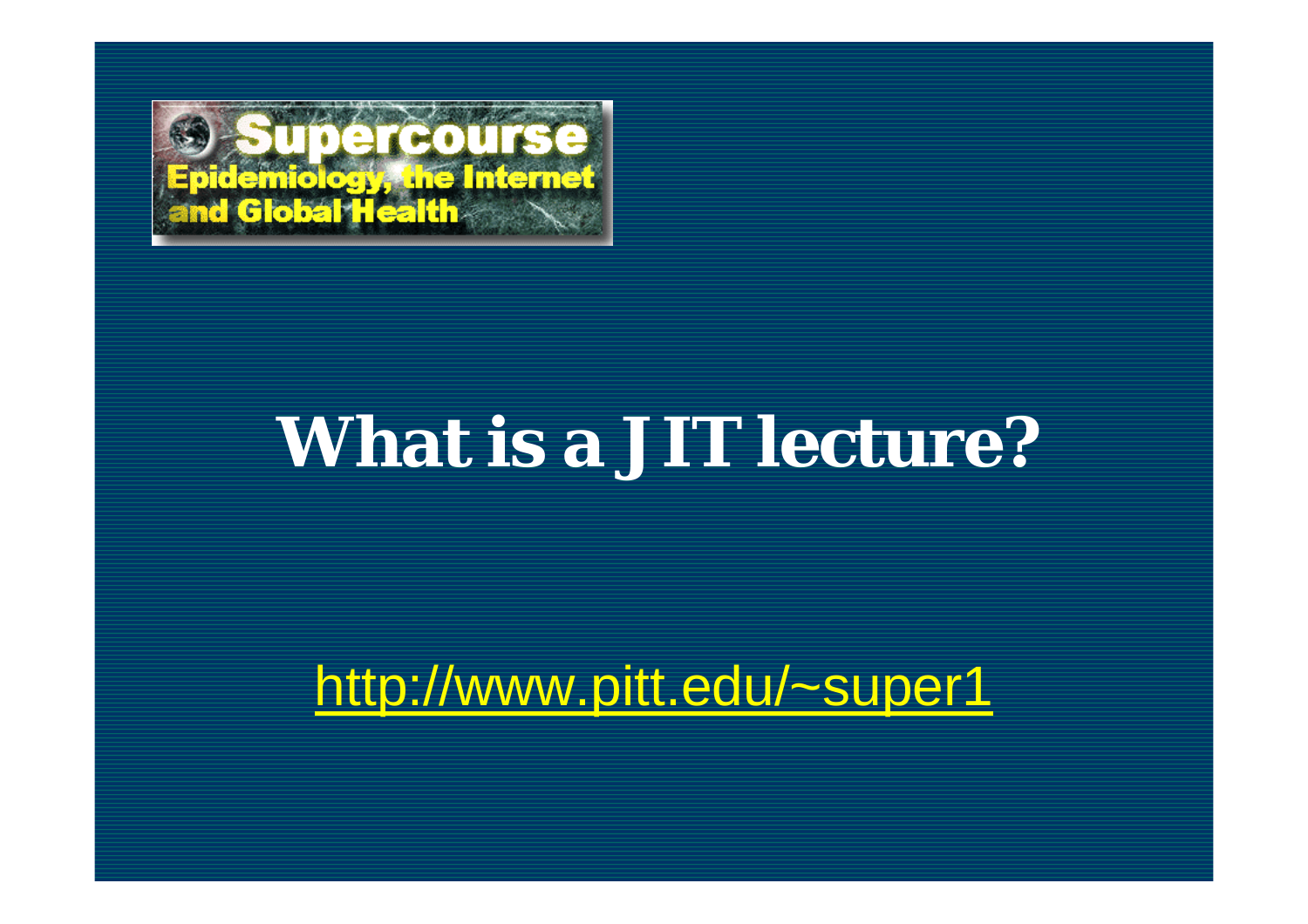**Lecture objectives: To provide the best possible information about the science of Tsunamias**

 **To learn how the science can help prepare us for primary & secondary prevention consequences of Tsunamias**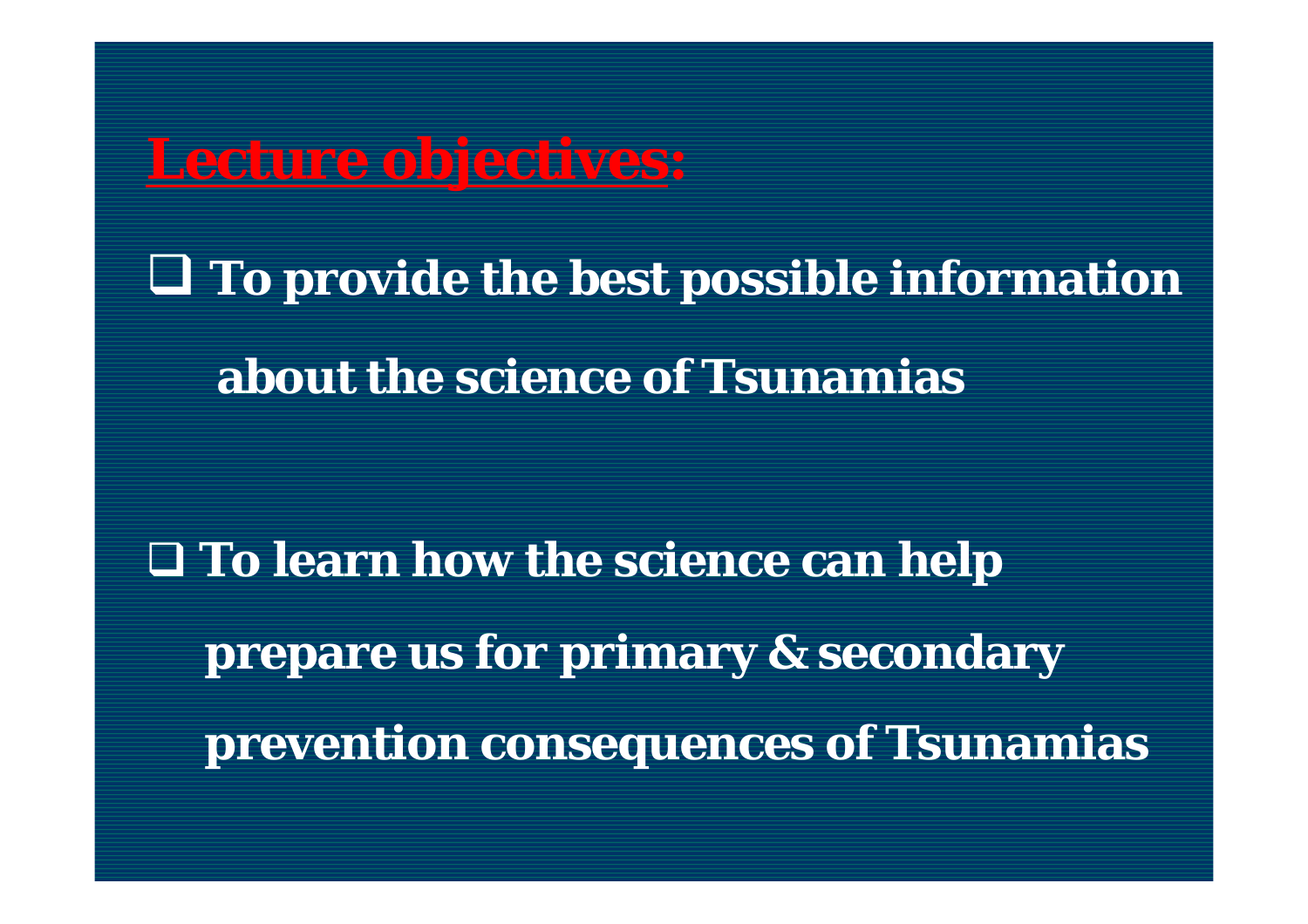# **What is a Tsunami?**

*(soo-NAH-mee)*

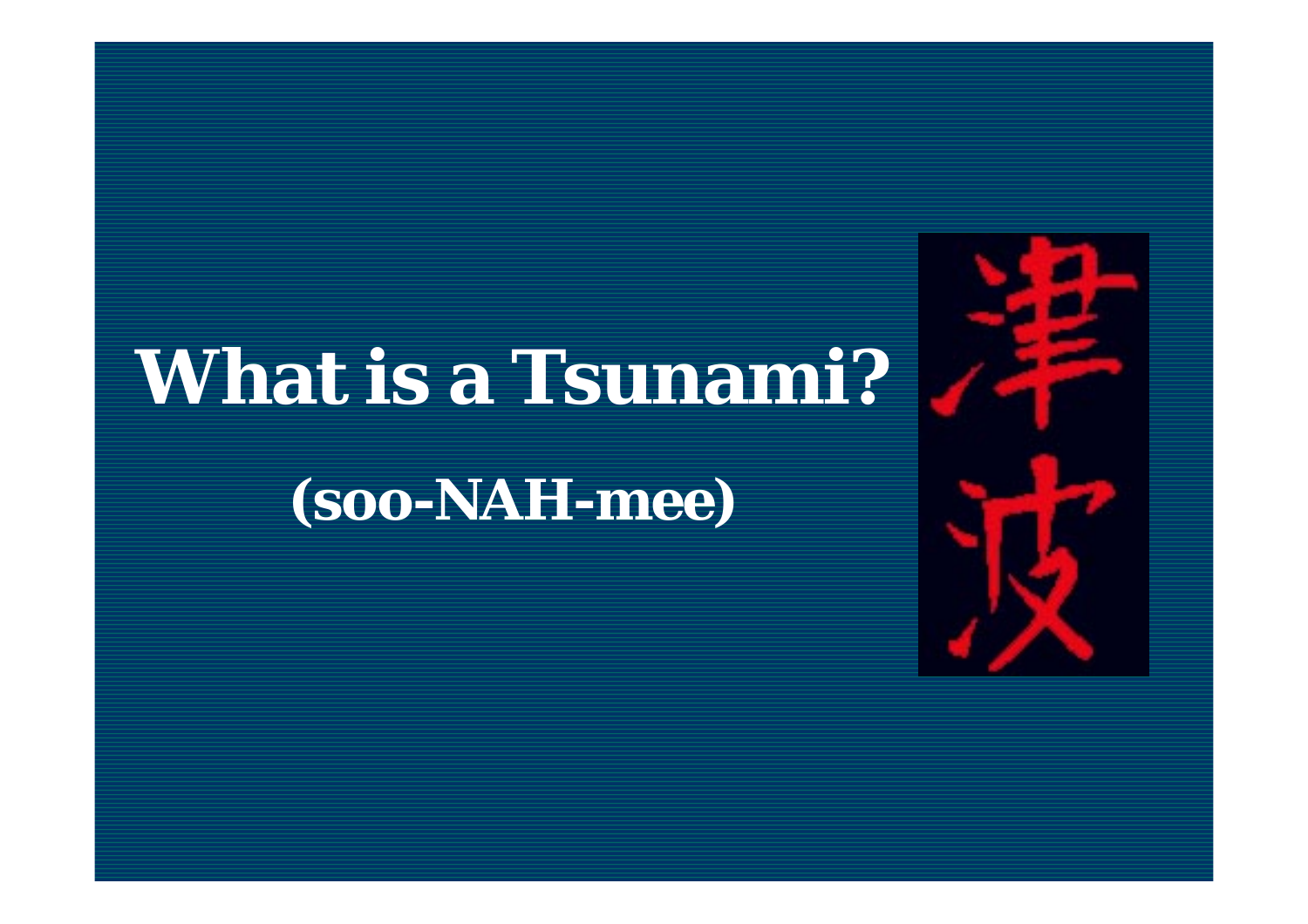#### **Tsunami** *or* **Harbor Wave**

**A Japanese word represented by two characters: tsu** *&* **nami**

*tsu means harbor*



*nami means wave*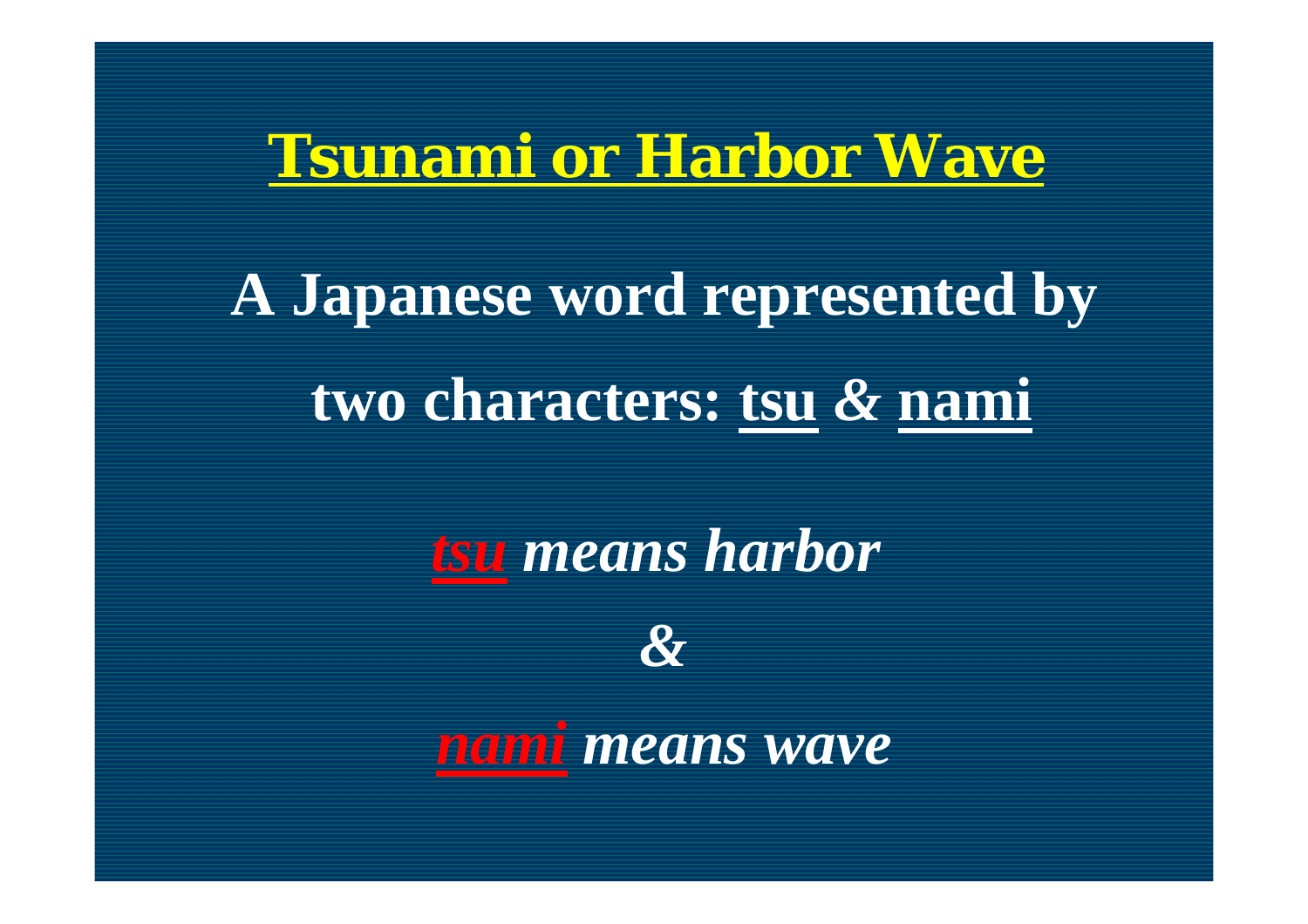



**Ancient city of Knossos, the capital of the Minoan civilization**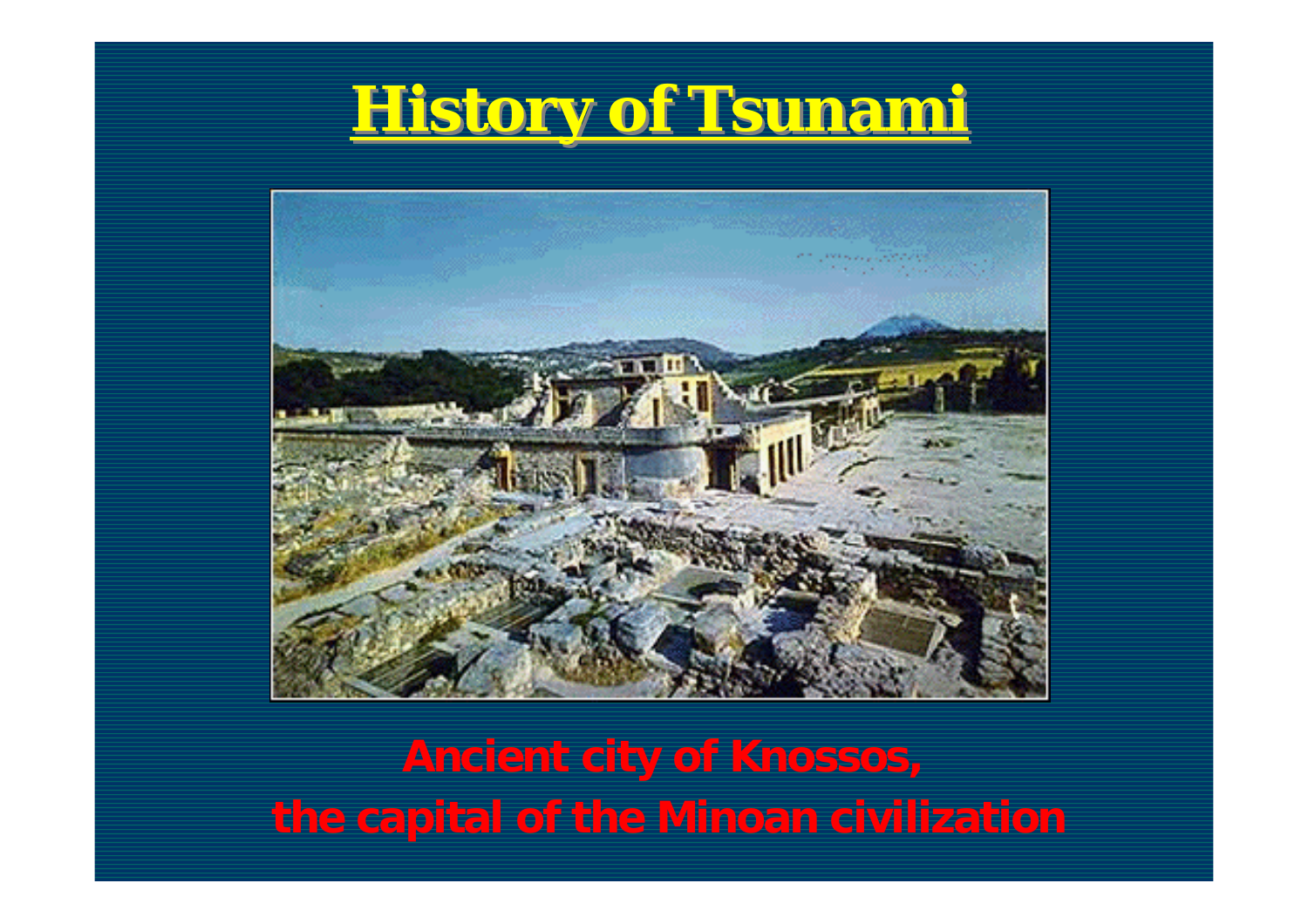#### **Tsunami: Tsunami:**

### **Socio-economical Impacts Socio-economical Impacts**

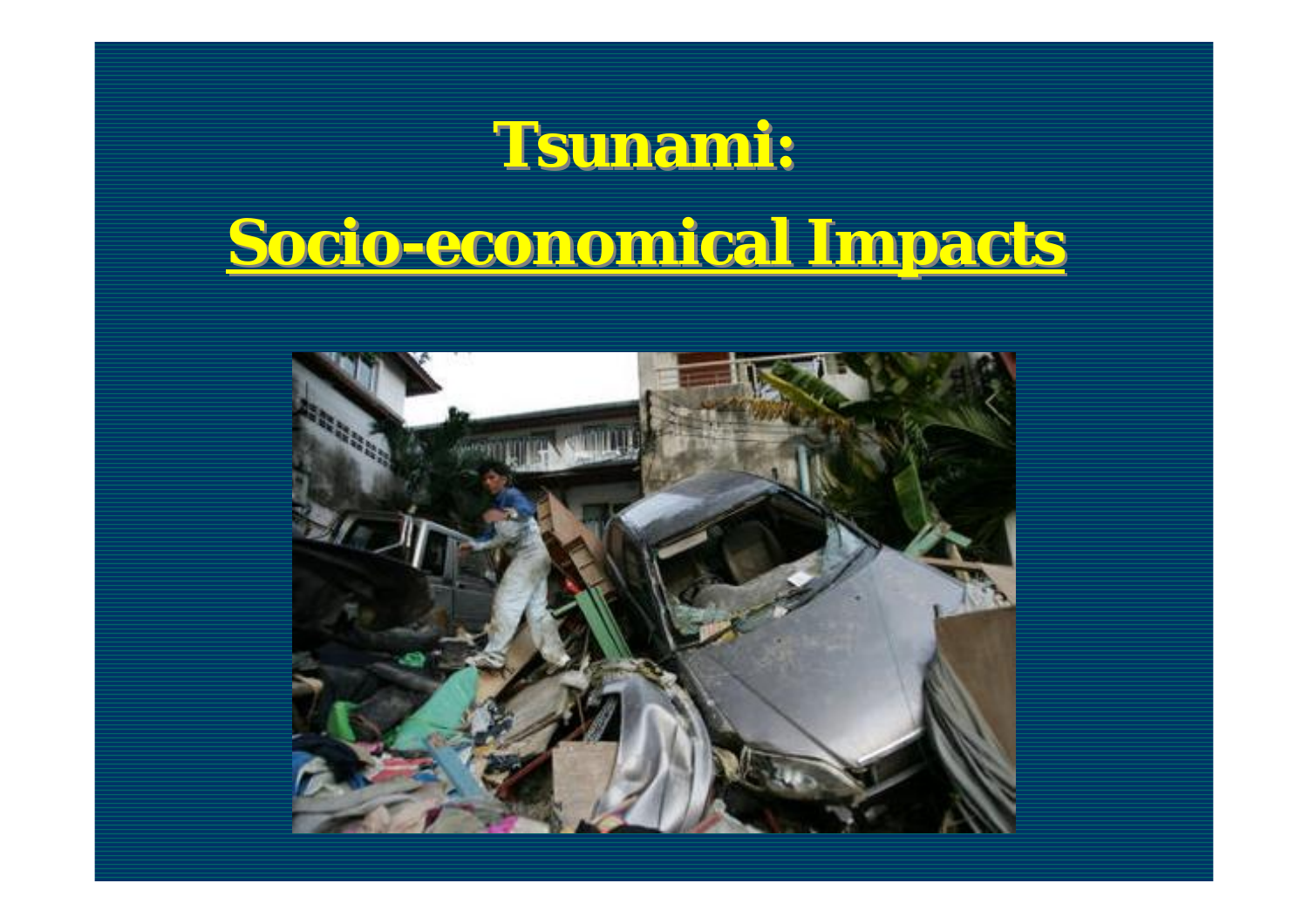**Tsunami Impacts: Socio-economical Factors Rapid growth & development of coastal areas Living people on or quite near the coast Foreign trade necessitates some maintain large fleets of ships & major port facilities Fishing industries**

**Aqua cultural industries & canneries**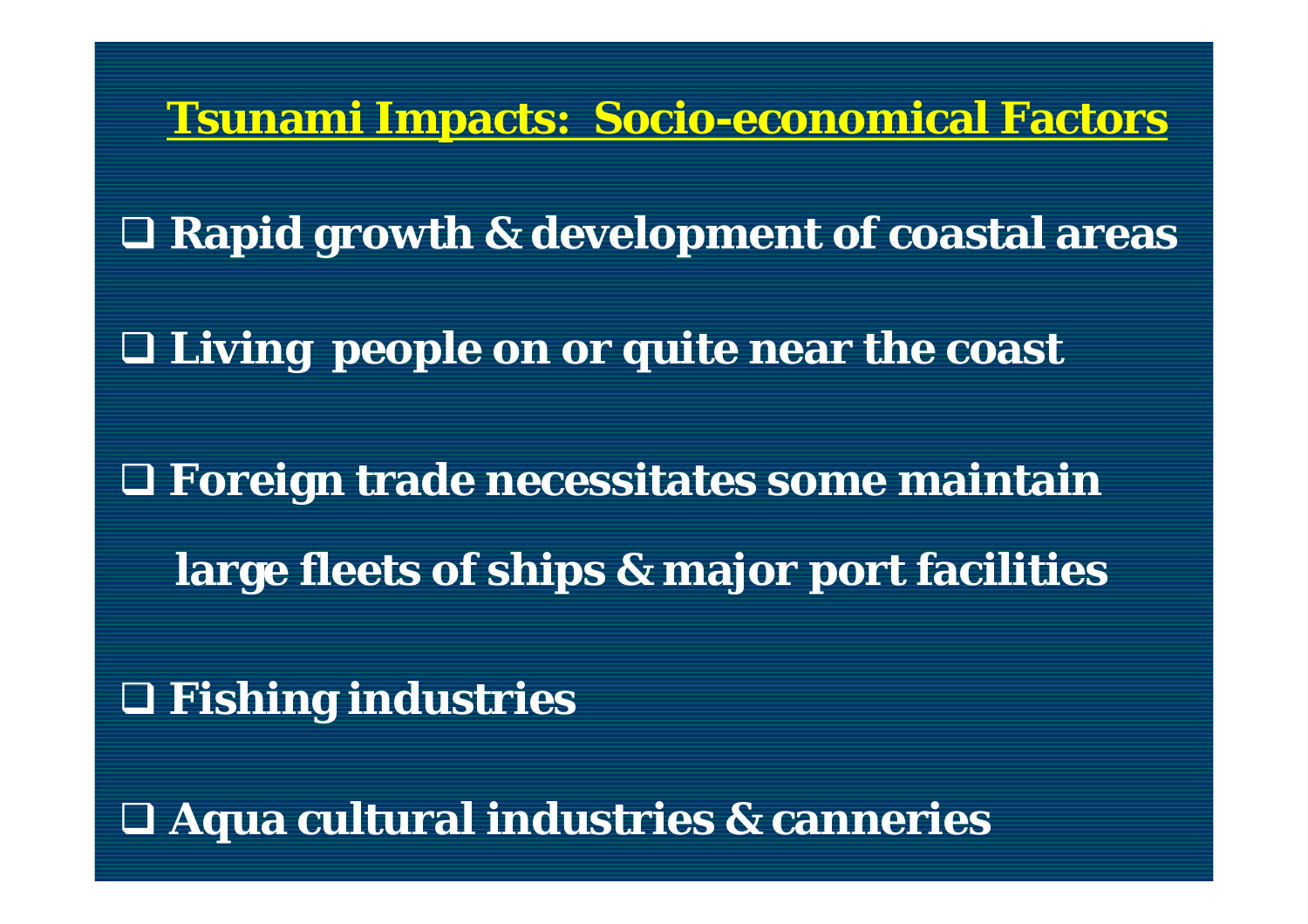#### **Risks Posed by Tsunamis**

#### **Flooding**

 **Contamination of drinking water Fires from ruptured tanks or gas lines Loss of vital community infrastructure**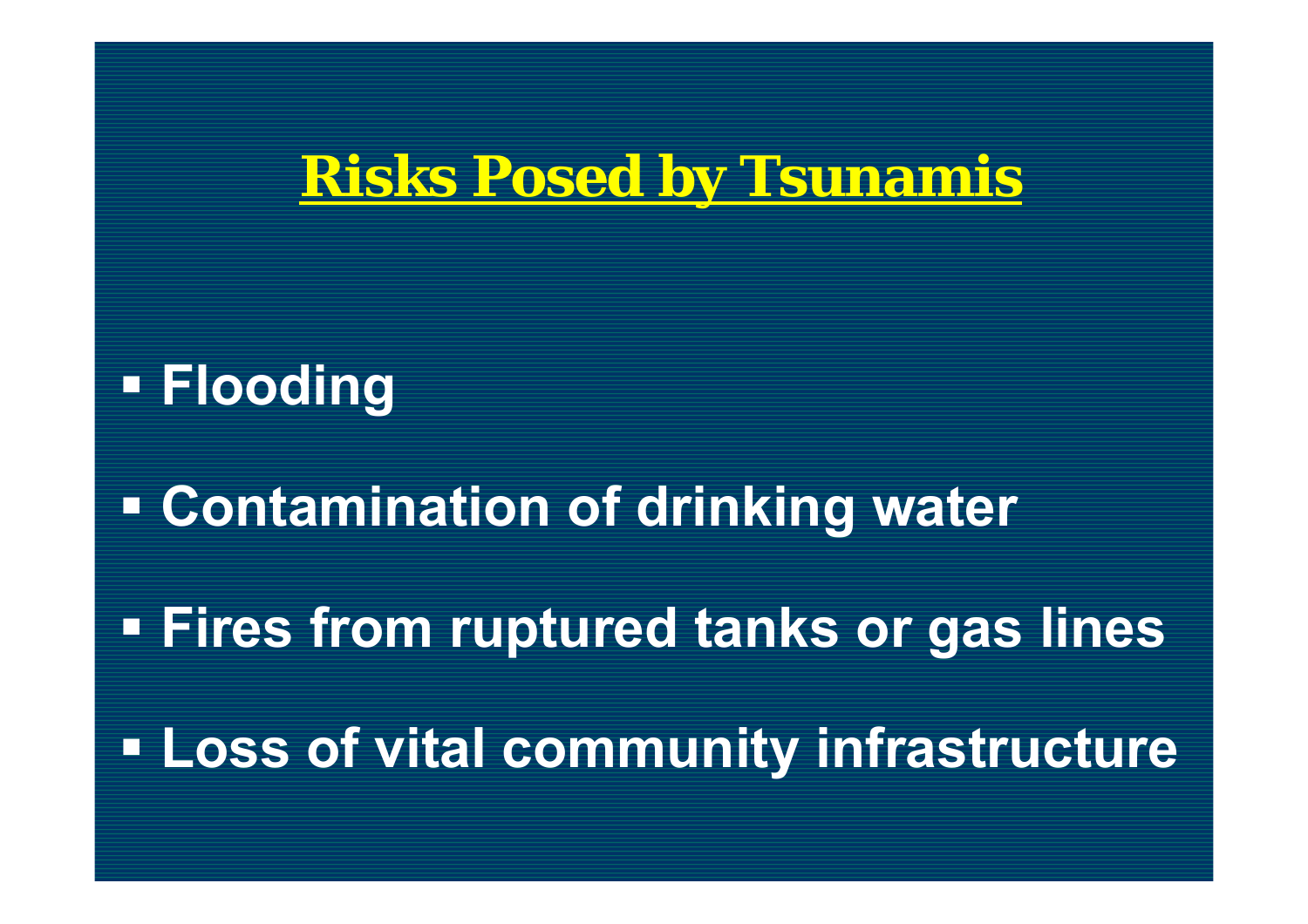#### **Tsunami Prediction:**

 **Adequate understanding of the phenomenon**

 **Good & expeditious collection of earthquake & sea level data**

 **Accurate & expeditious assessment & interpretation of data**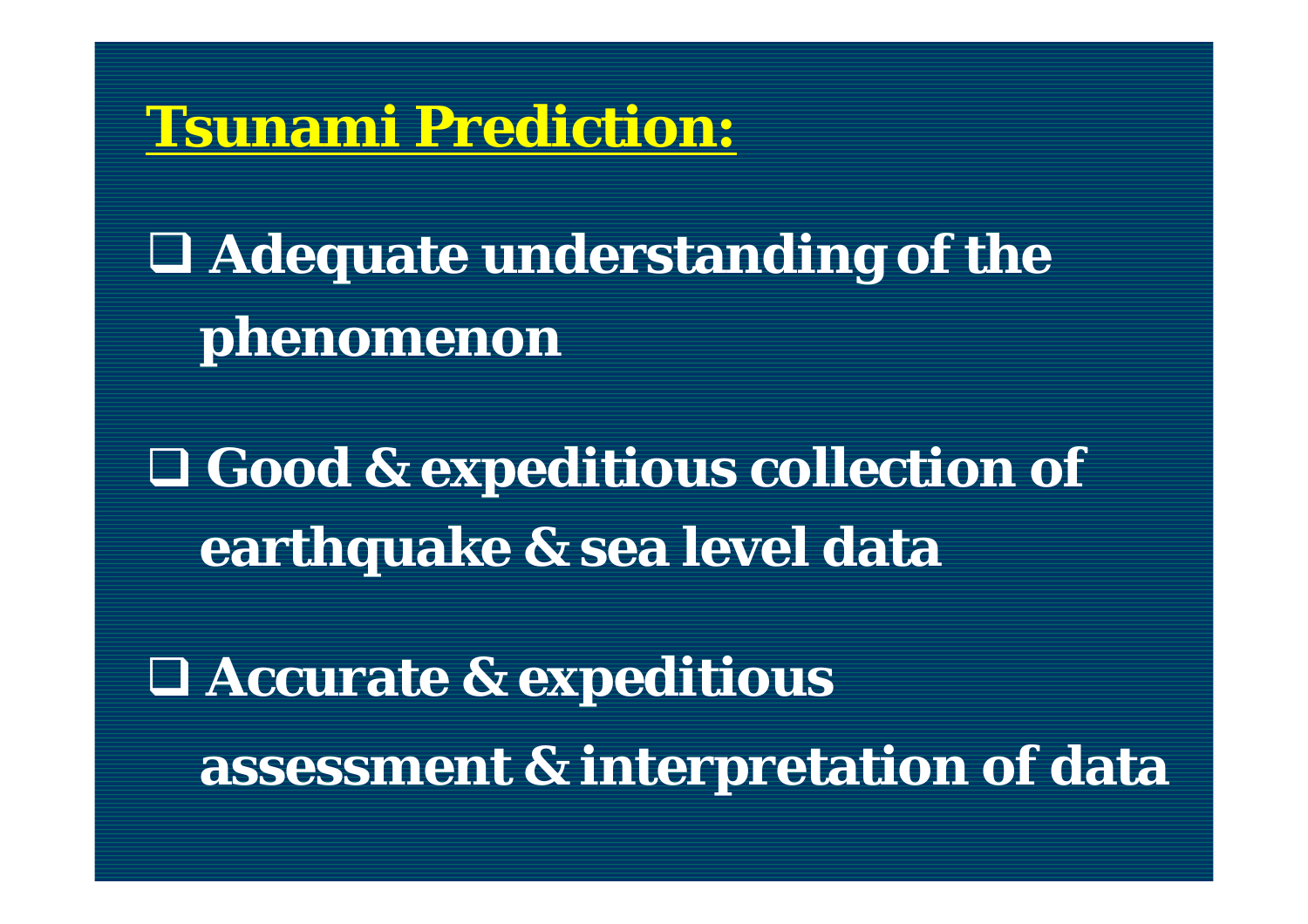

#### **Definition & Causes Definition & Causes**

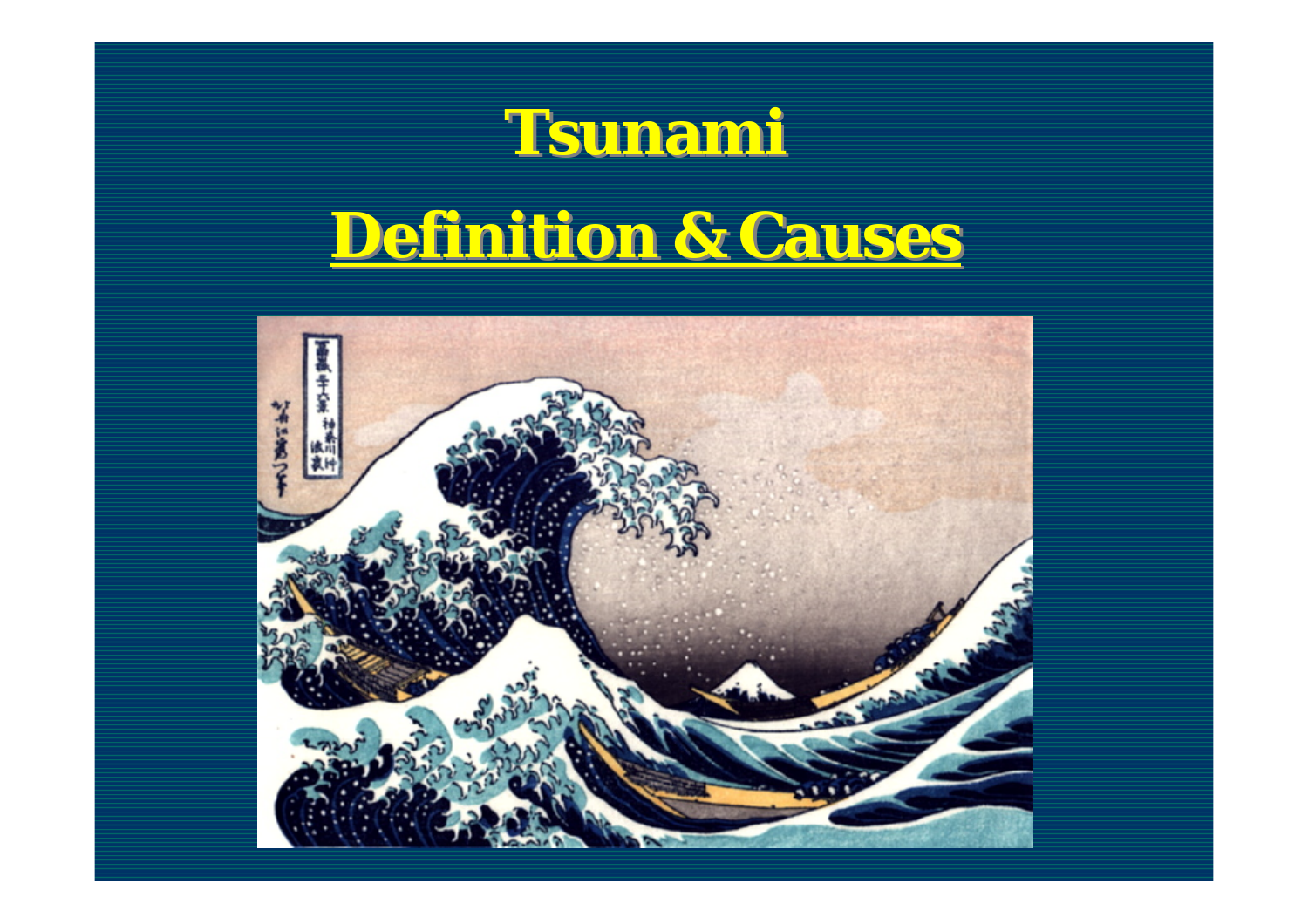**A tsunami can be generated by ANY disturbance that displaces a large water mass from its** *equilibrium* **position!**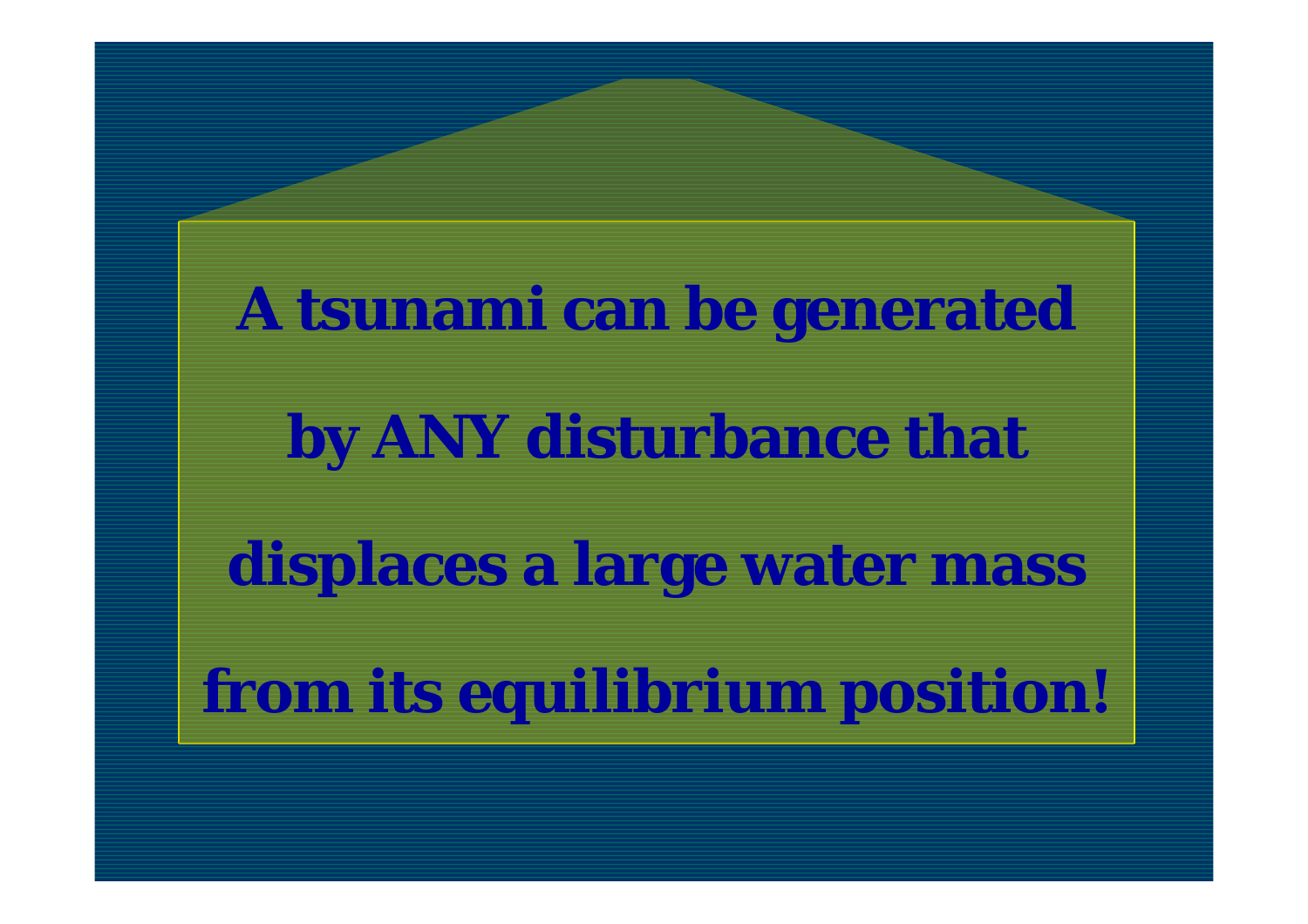

#### **Tsunami**

#### **Seismic sea waves**

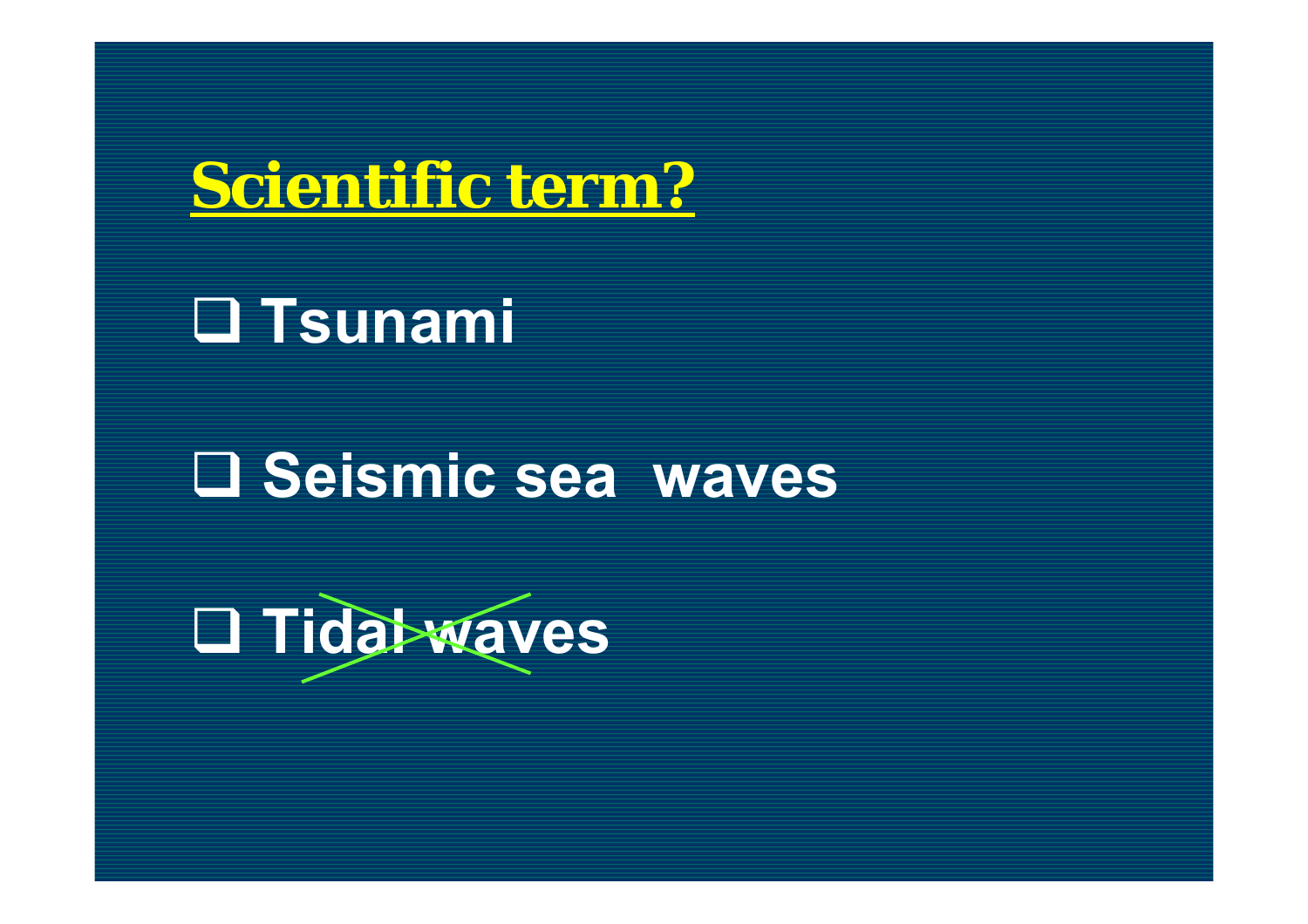**How is a tsunami different from a wind-generated wave?**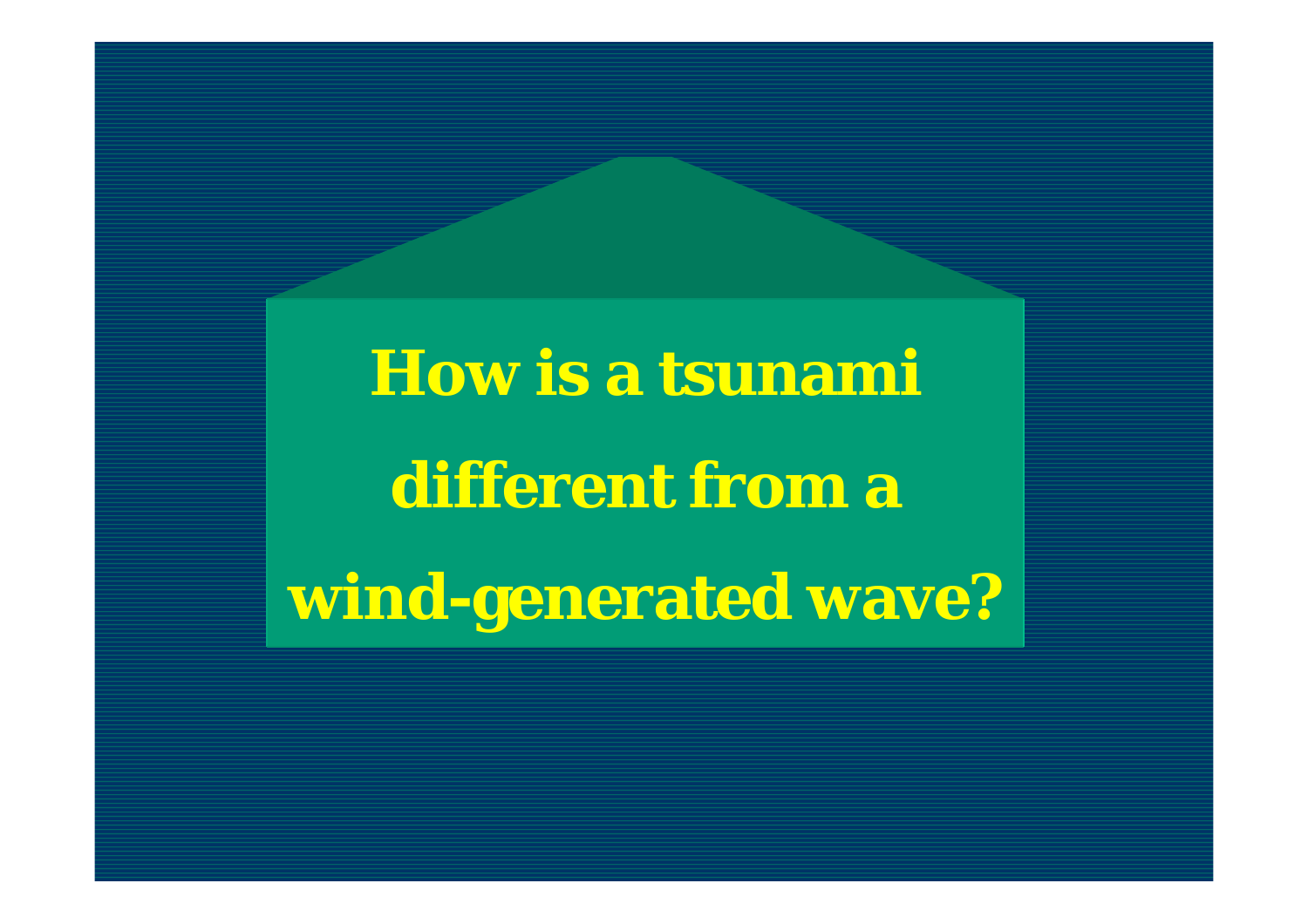#### *When an earthquake occurs,*

 **Energy travels outward in all directions from the source.** 

 **Waves radiate outward in all directions from the disturbance & can propagate across entire ocean basins.**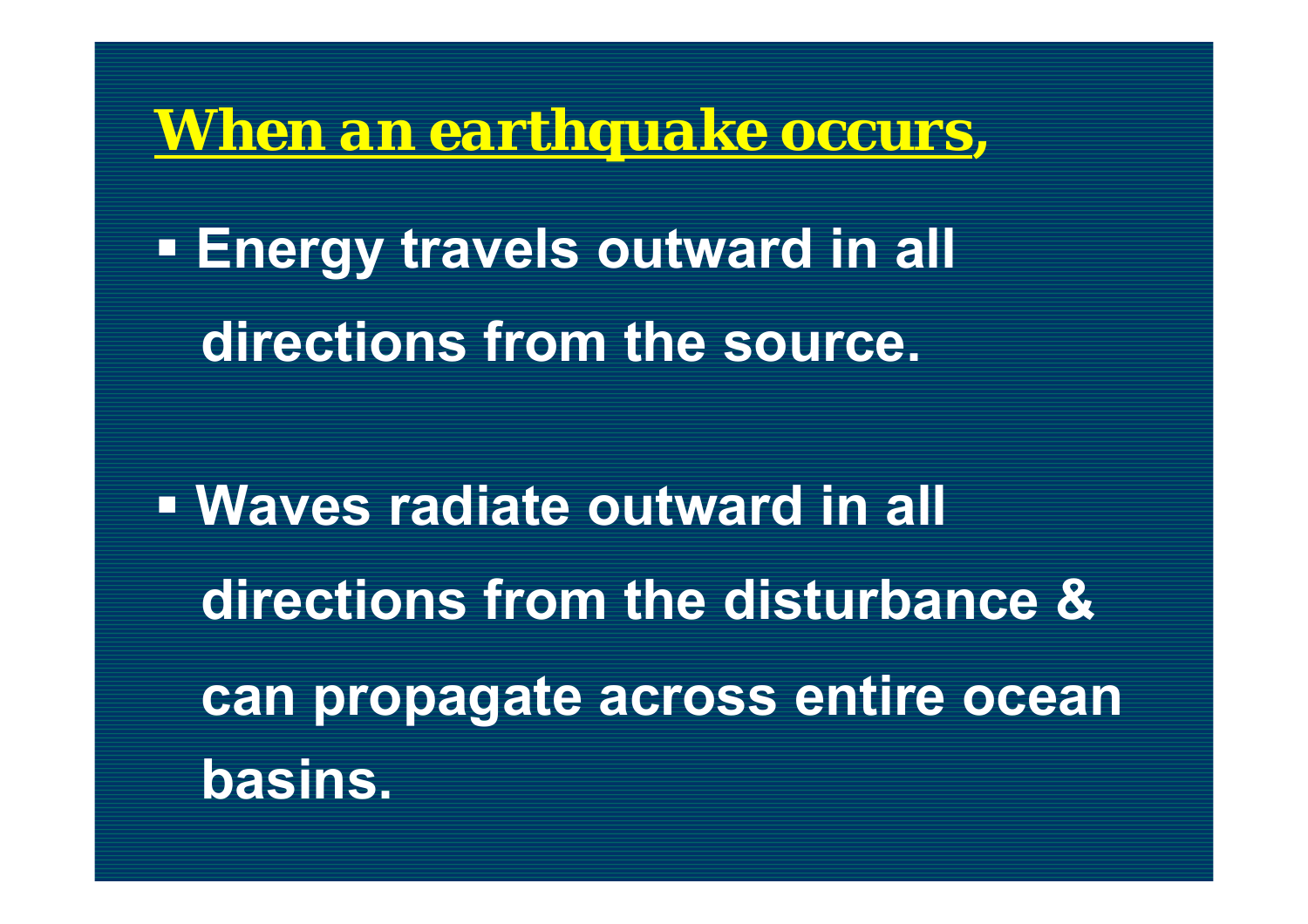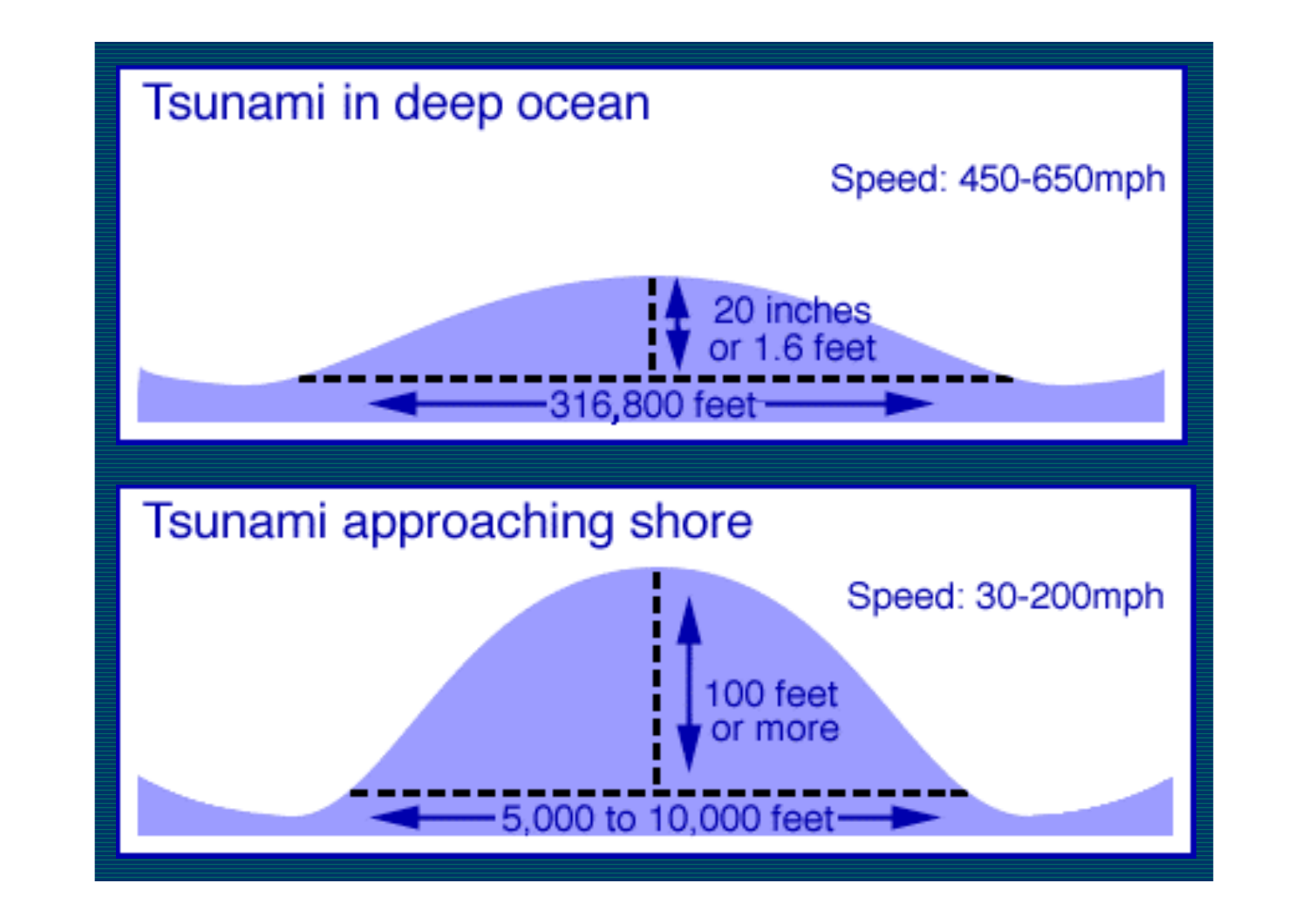**A tsunami can compete with a jet airplane, traveling across the ocean in less than a day.**

 **When the ocean is 20000 feet (6100 m) deep, a tsunami travels at 550 miles/hr (890 km/hr).**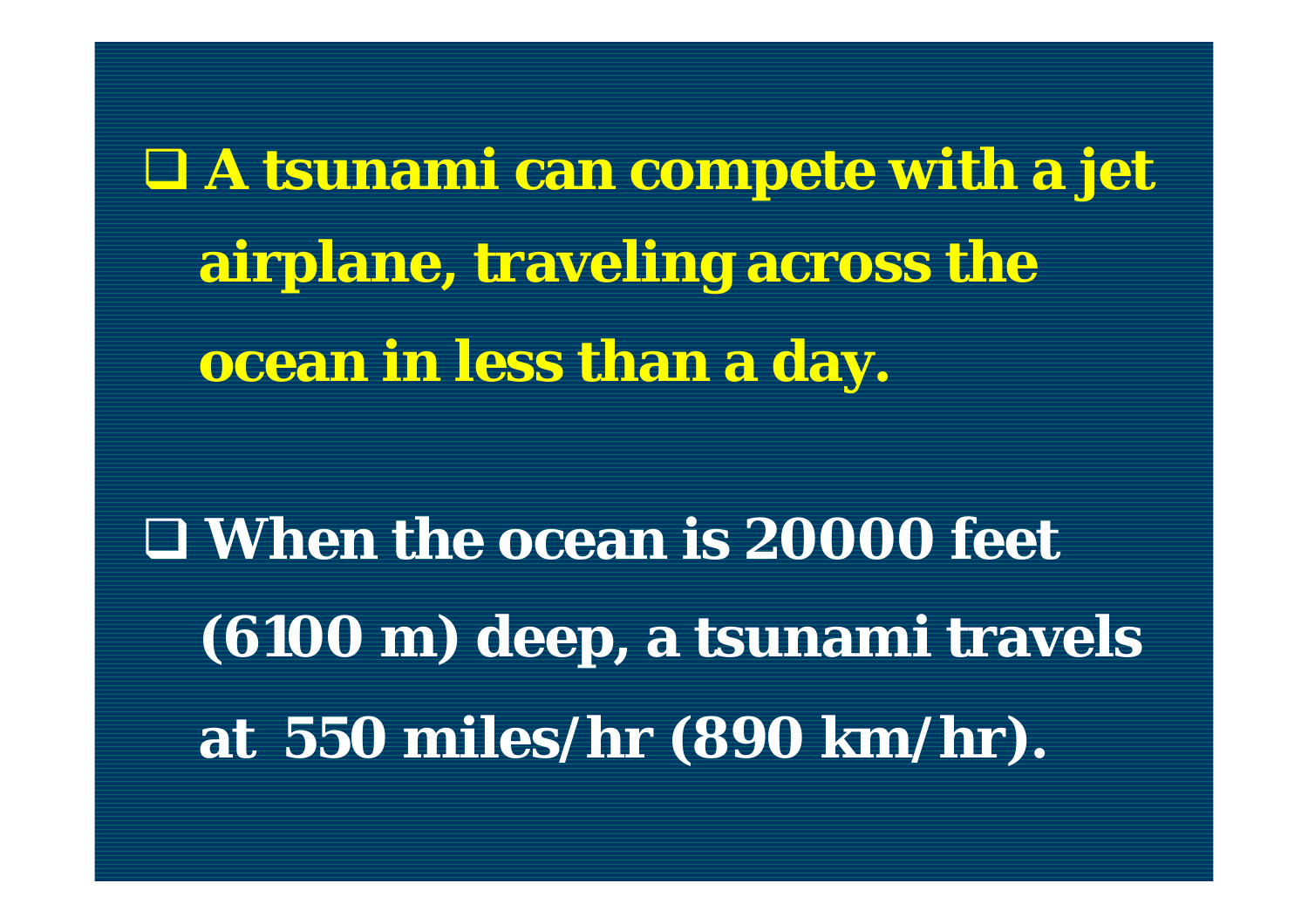**Unlike ocean-wide tsunamis caused by some earthquakes, tsunamis generated by**  *non-seismic mechanisms* **usually dissipate quickly & rarely affect coastlines far from the source area.**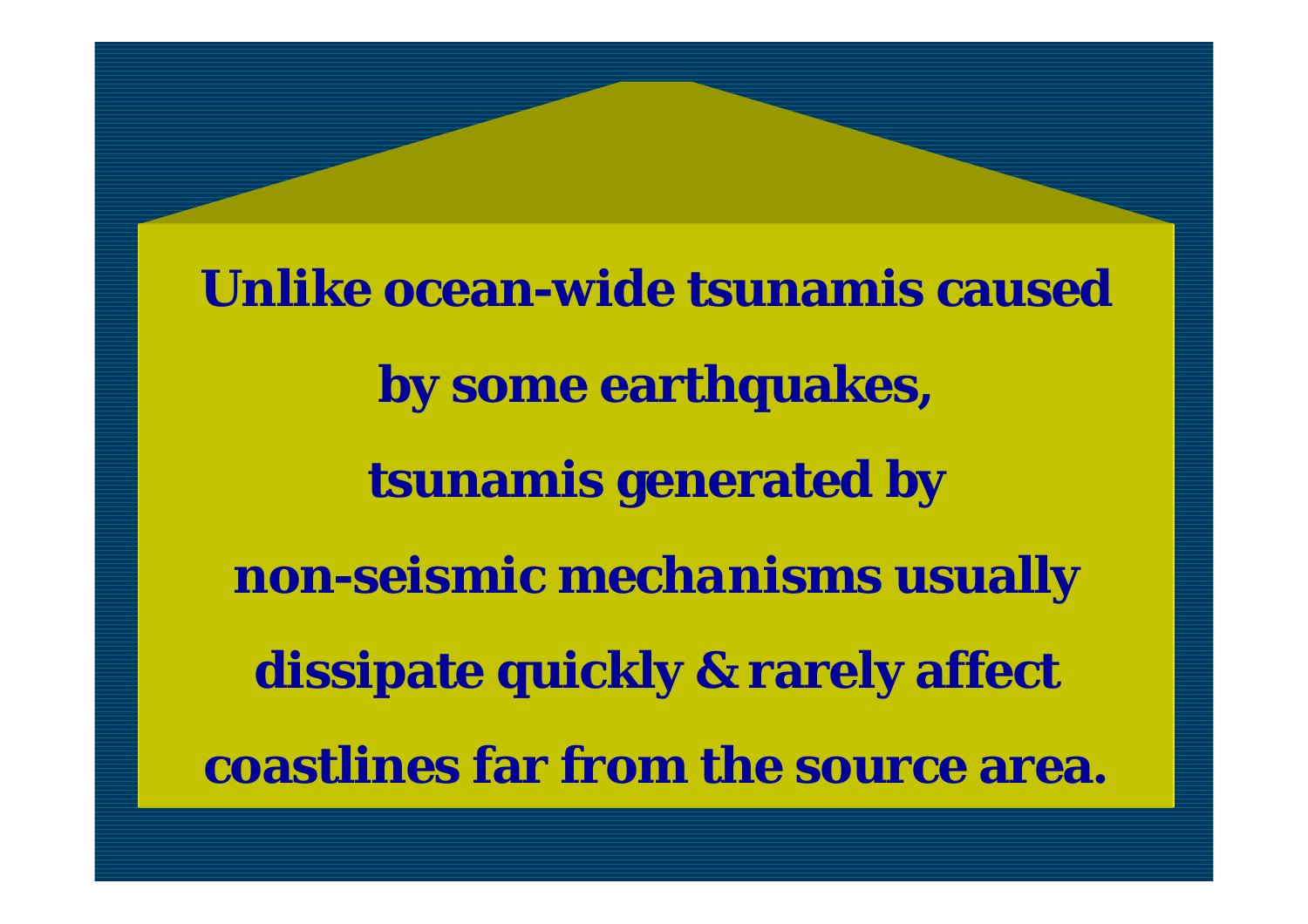#### **Determinant factors of the size**

#### **of a tsunami at initial phase**

**& along the coast**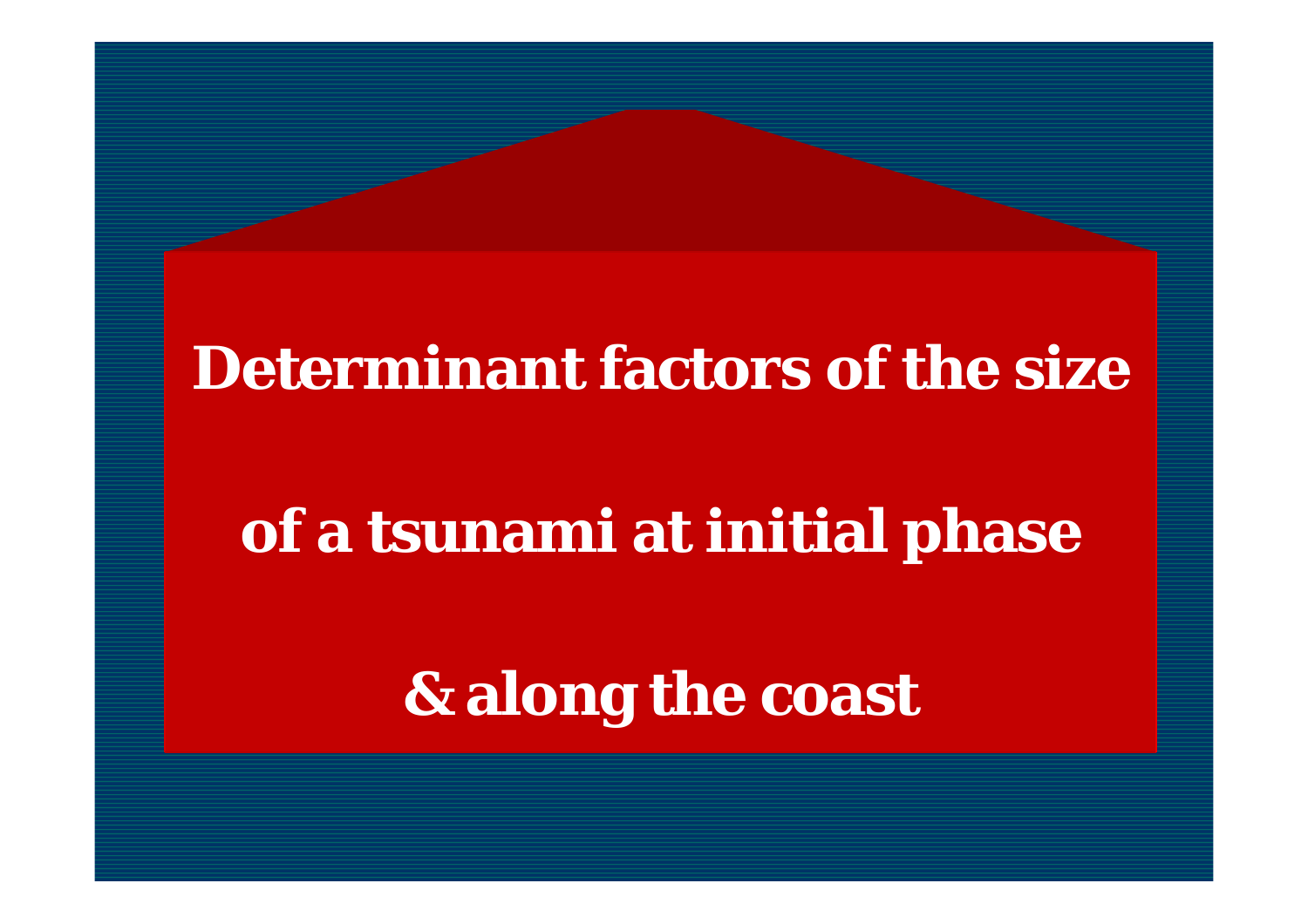**I. Initiation** 

**II. Split III. Amplification IV. Run-up**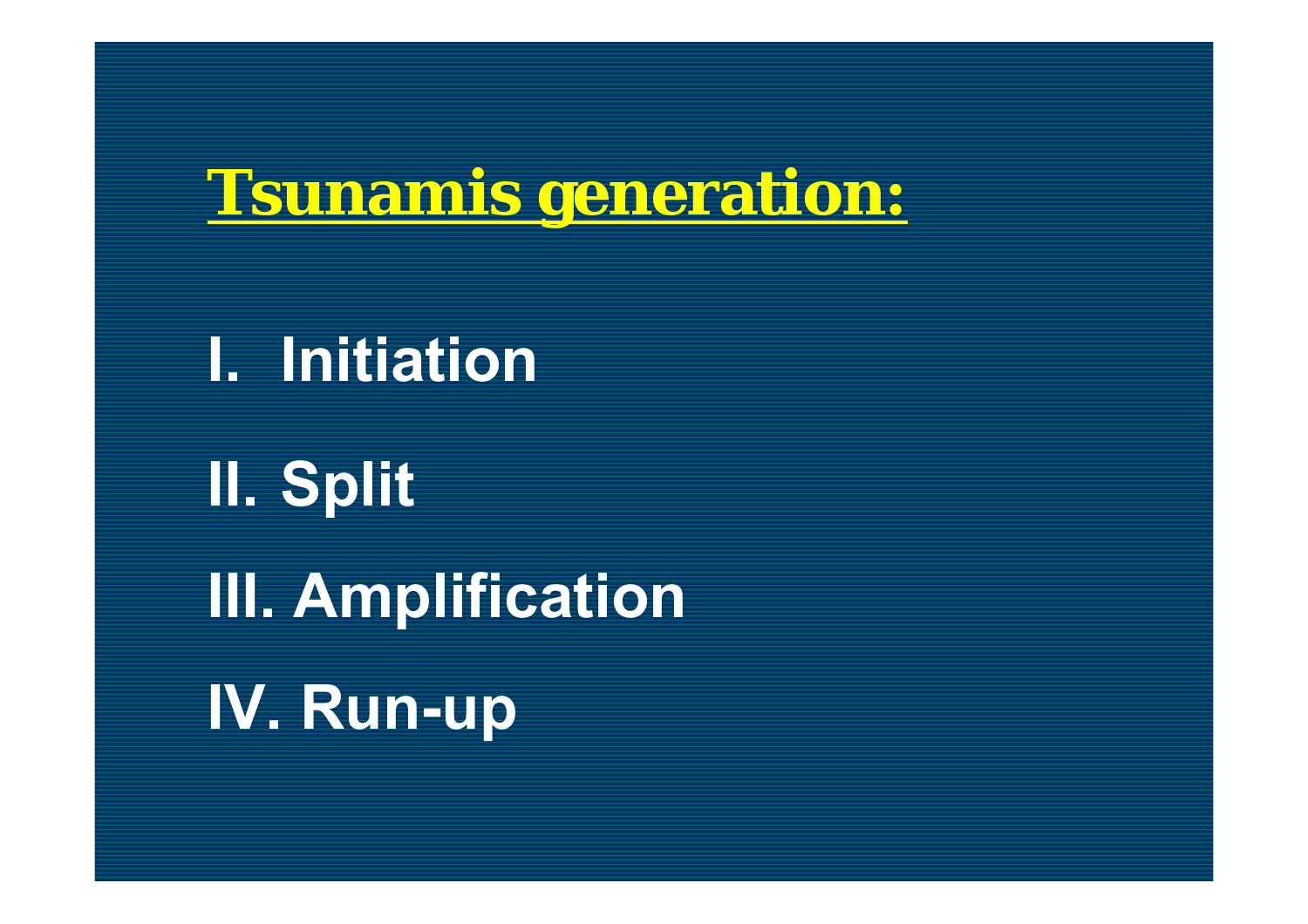#### **I. Initiation**

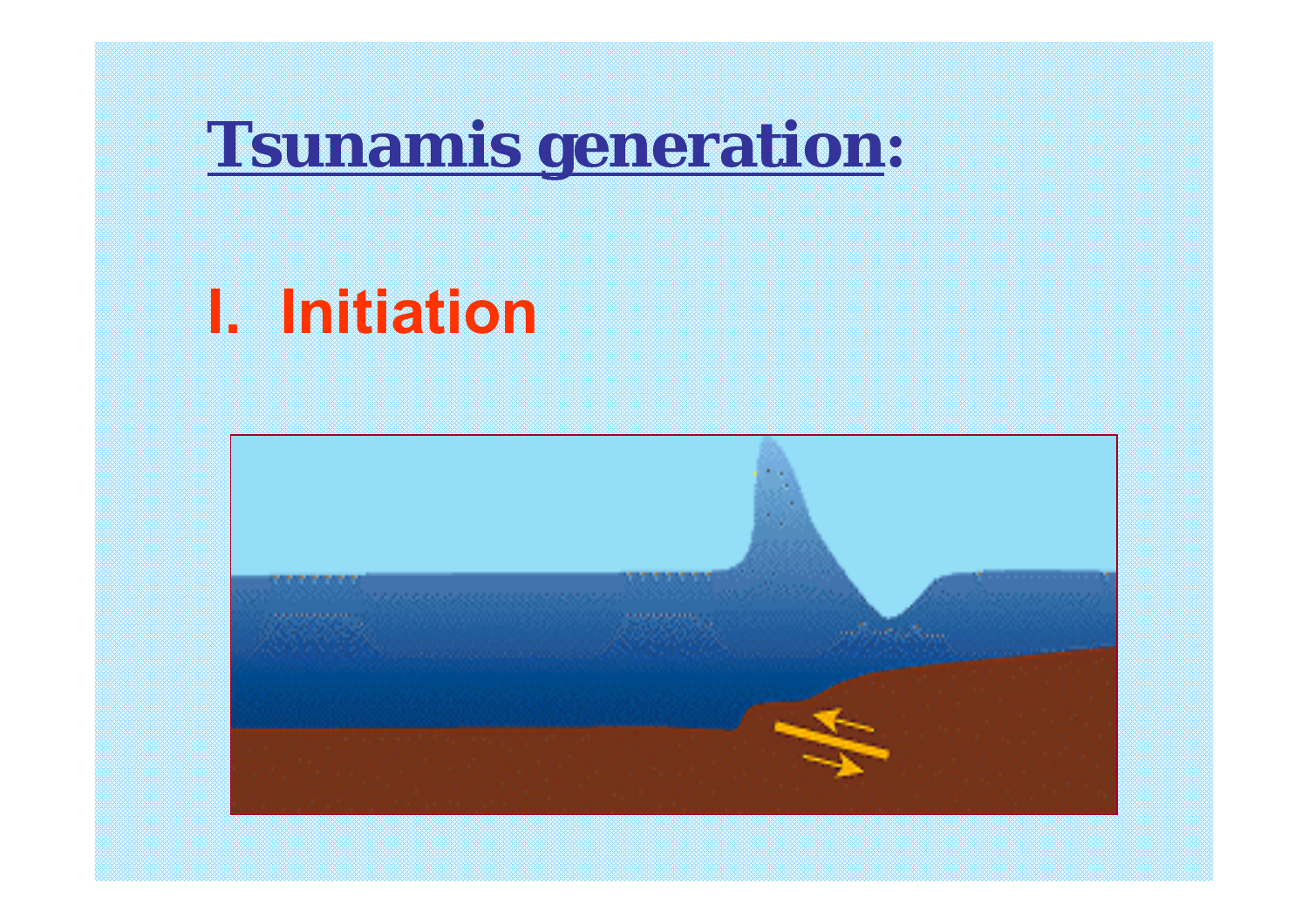# **II. Split**

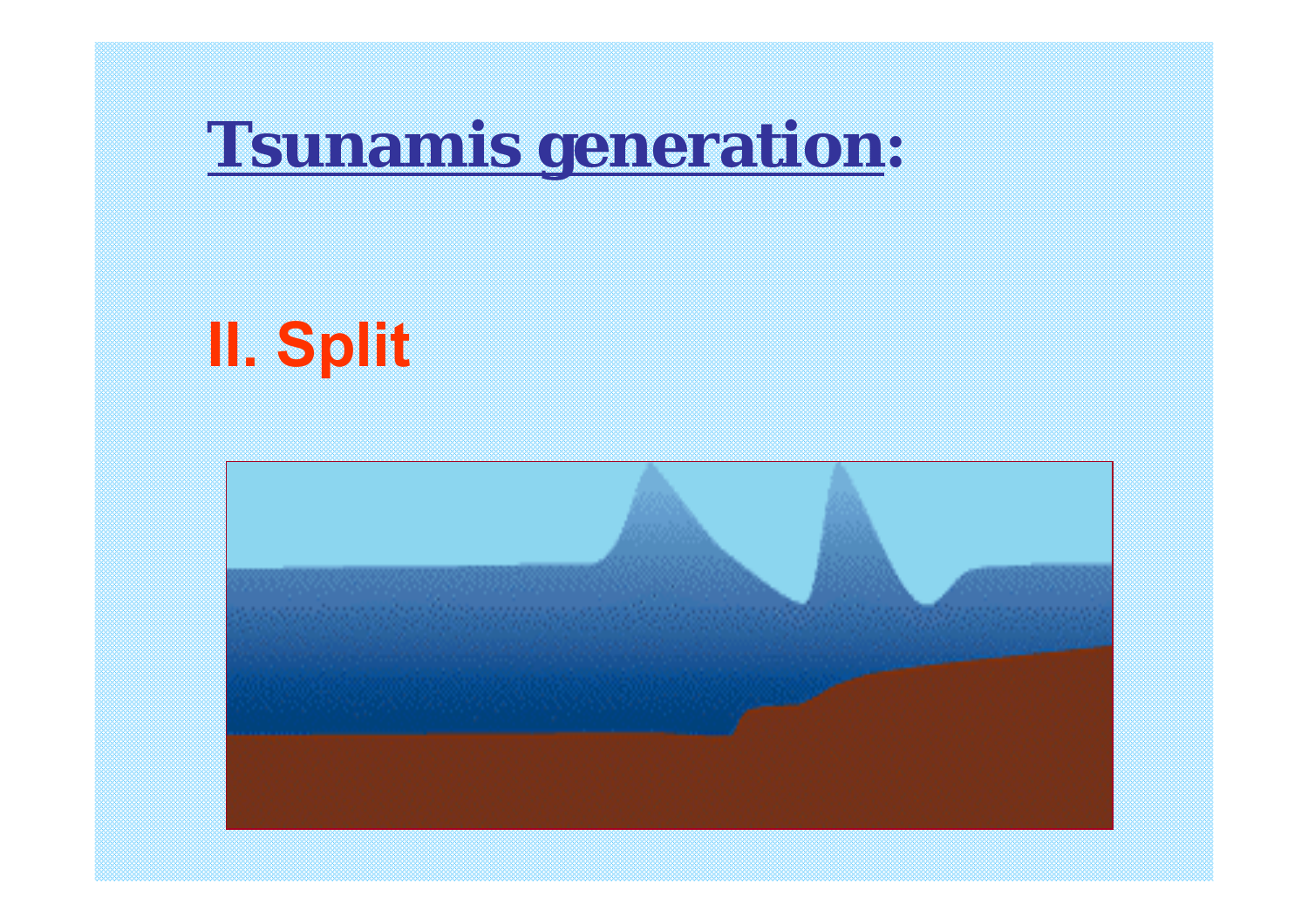### **III. Amplification**

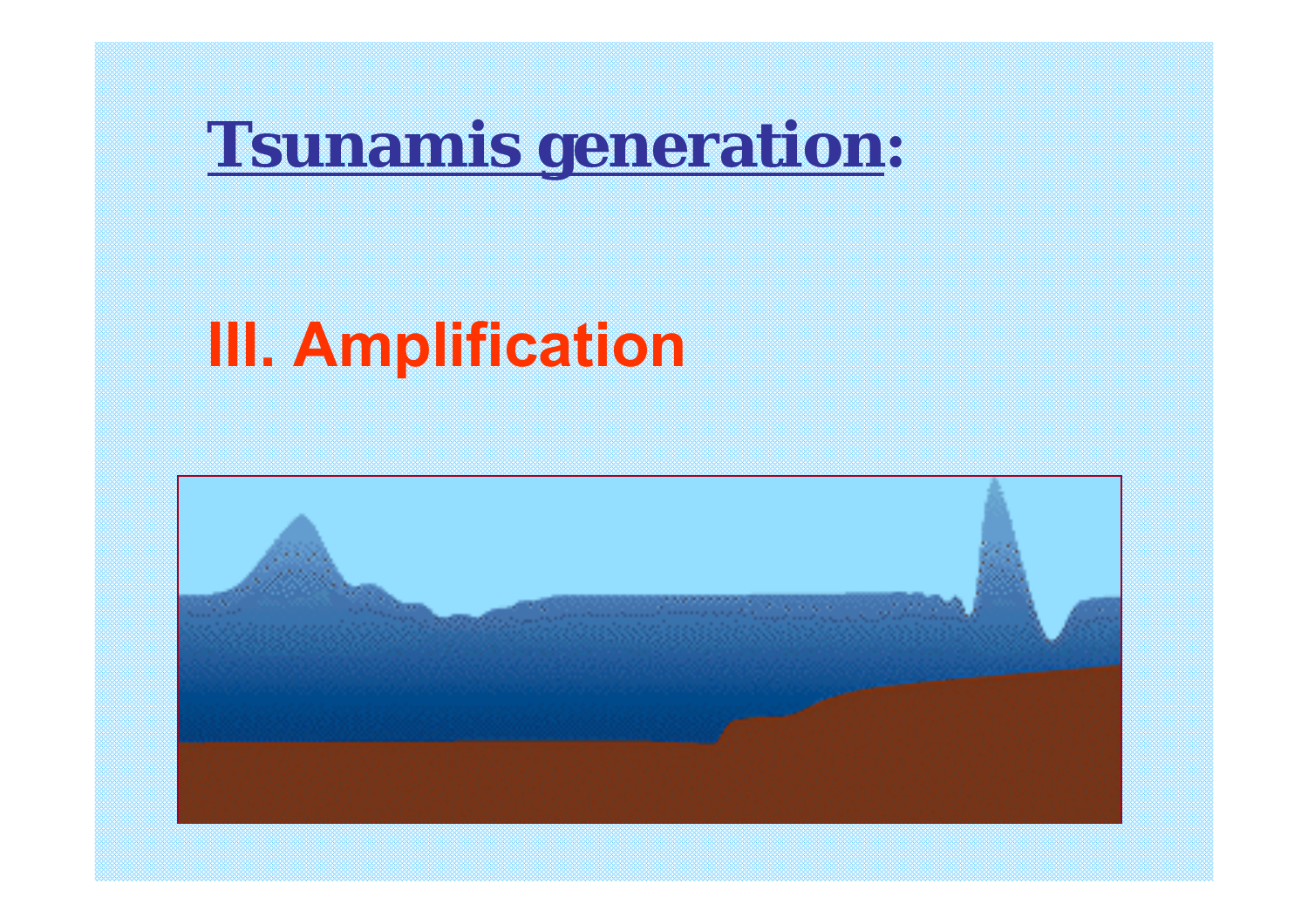# **IV. Run-up**

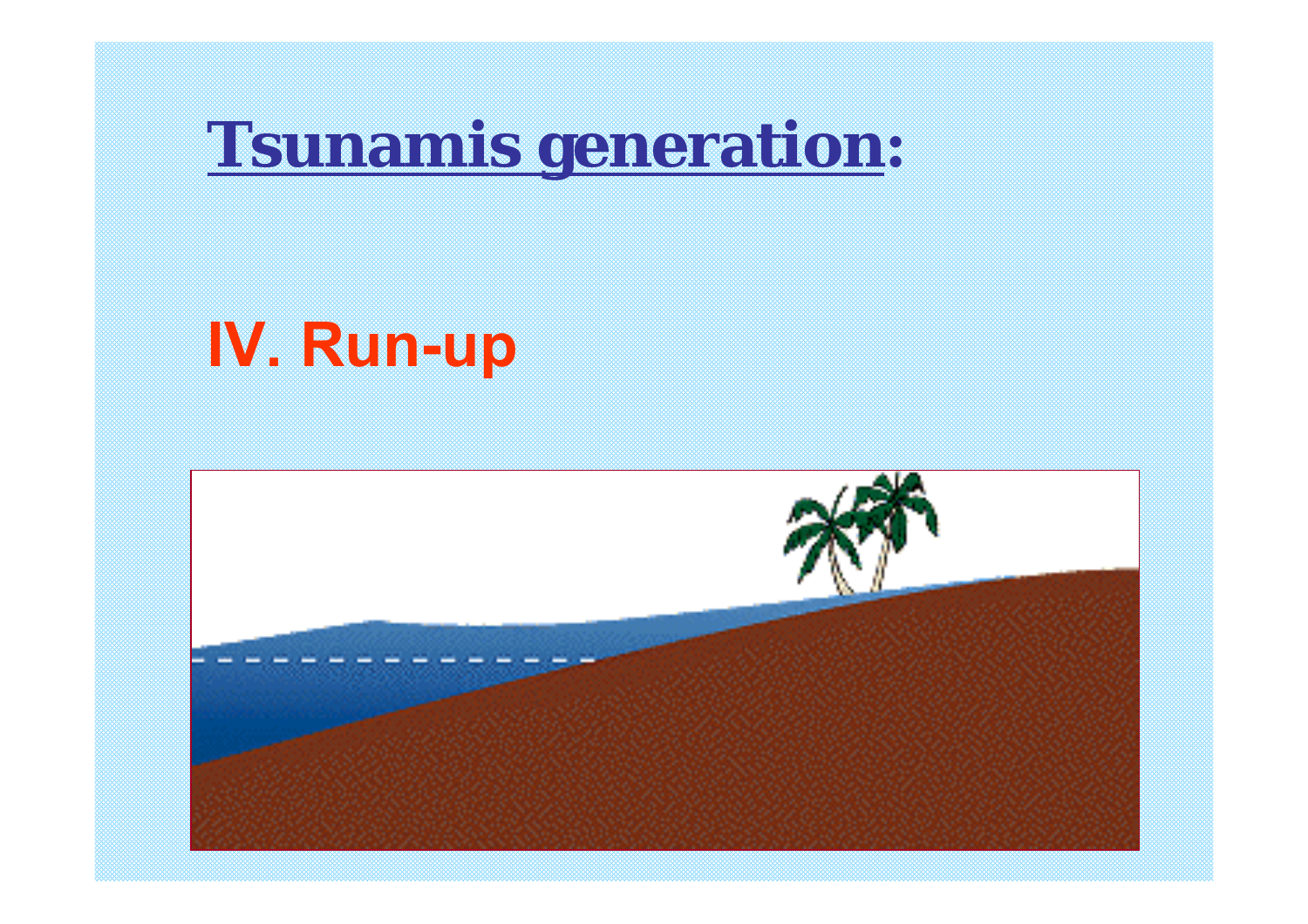**Appearance of a tsunami when reaches the shore**

#### **A rapidly rising or falling tide**

**A series of waves**

#### **A bore**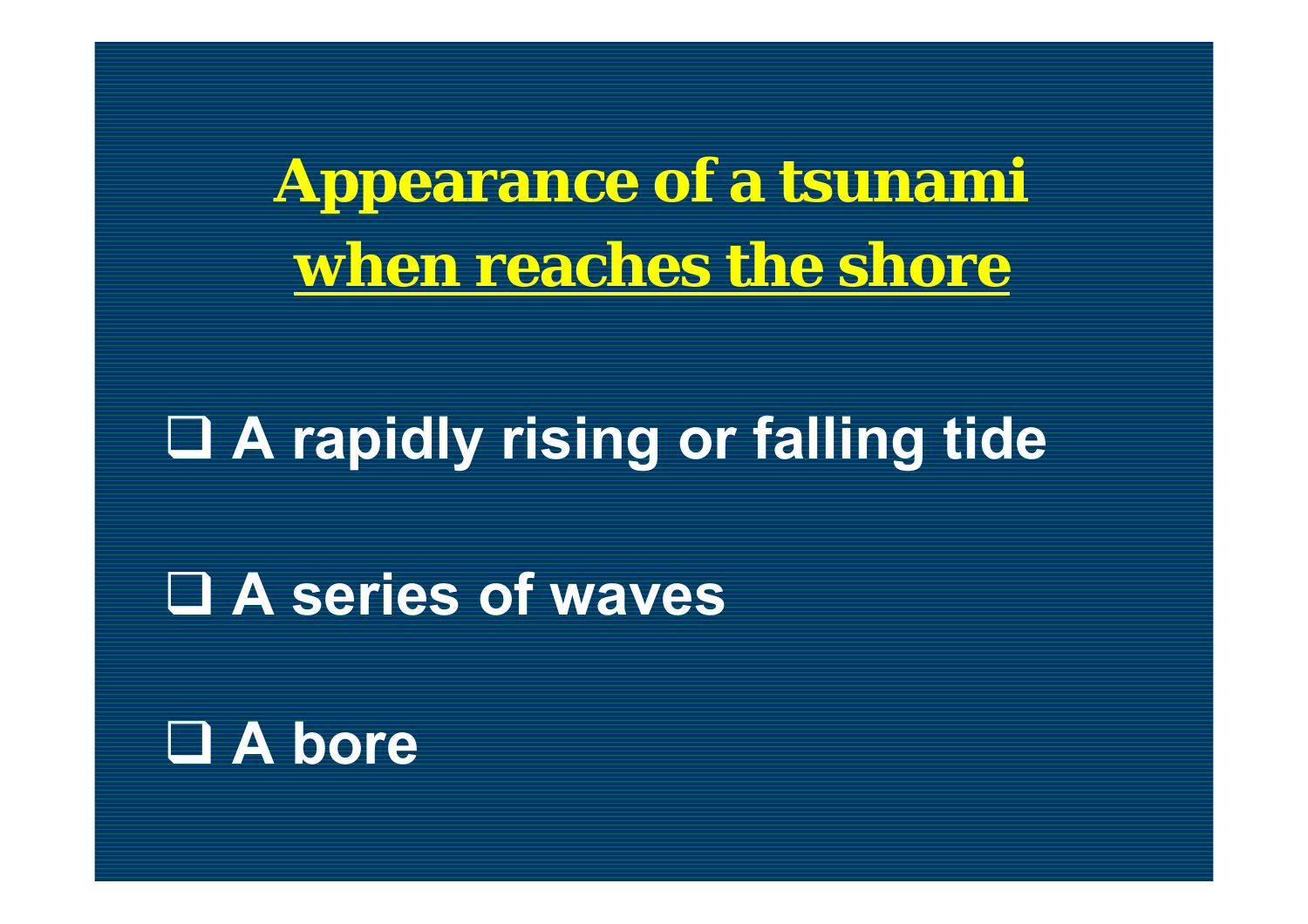#### **Run-up height:**

#### **Tsunamis of distant origin: > 50 ft (15 m)**

# **Tsunami generated near the earthquake epicenter: > 100 ft (30 m)**

 **First wave may not be the largest in the series of waves.**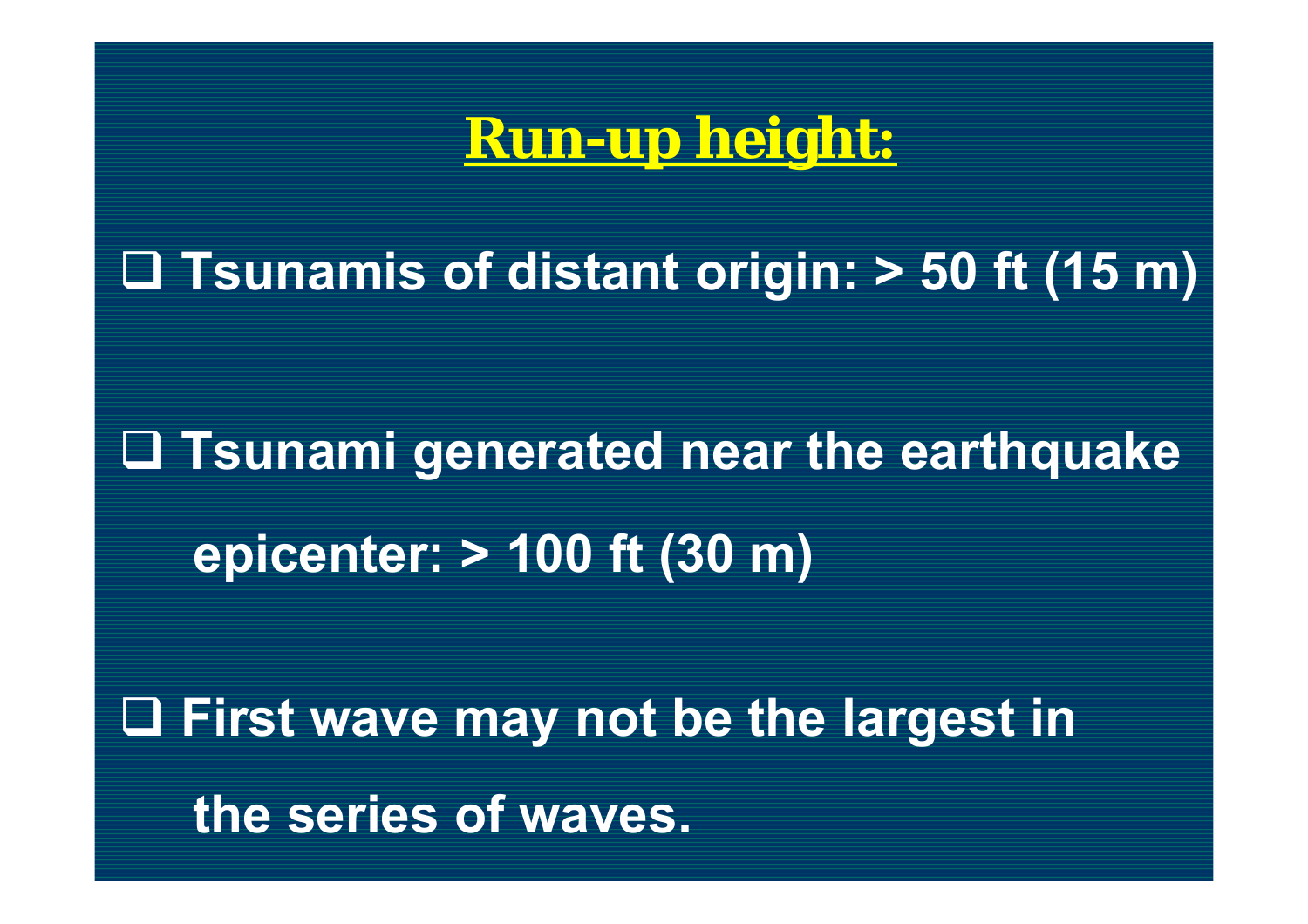**The flooding of an area can extend inland by 1000 feet (305 m) or more, covering large expanses of land with water & debris.**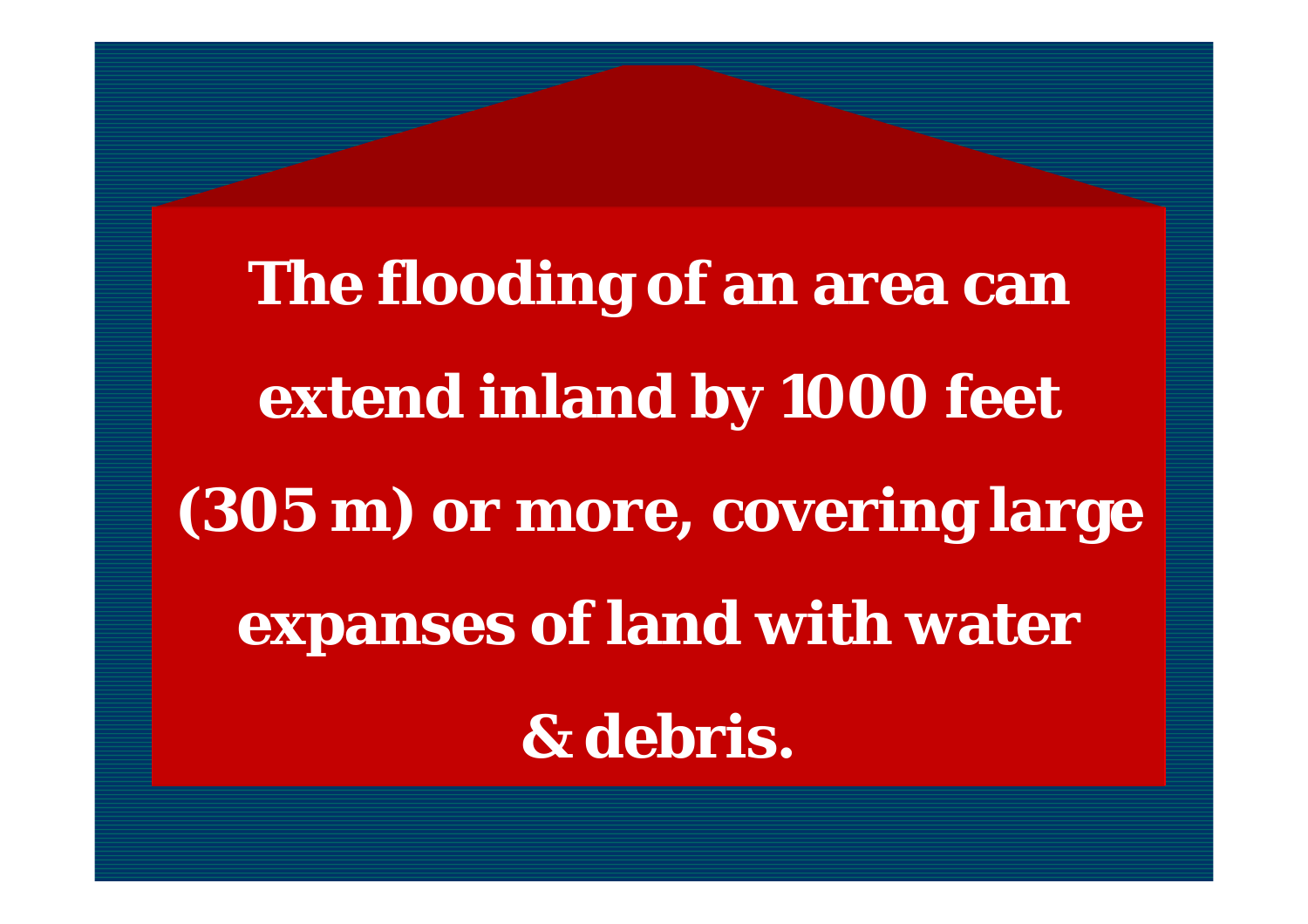#### **Do tsunamis stop once on land ?**

#### **Energy reflection back**

#### **Edge waves**

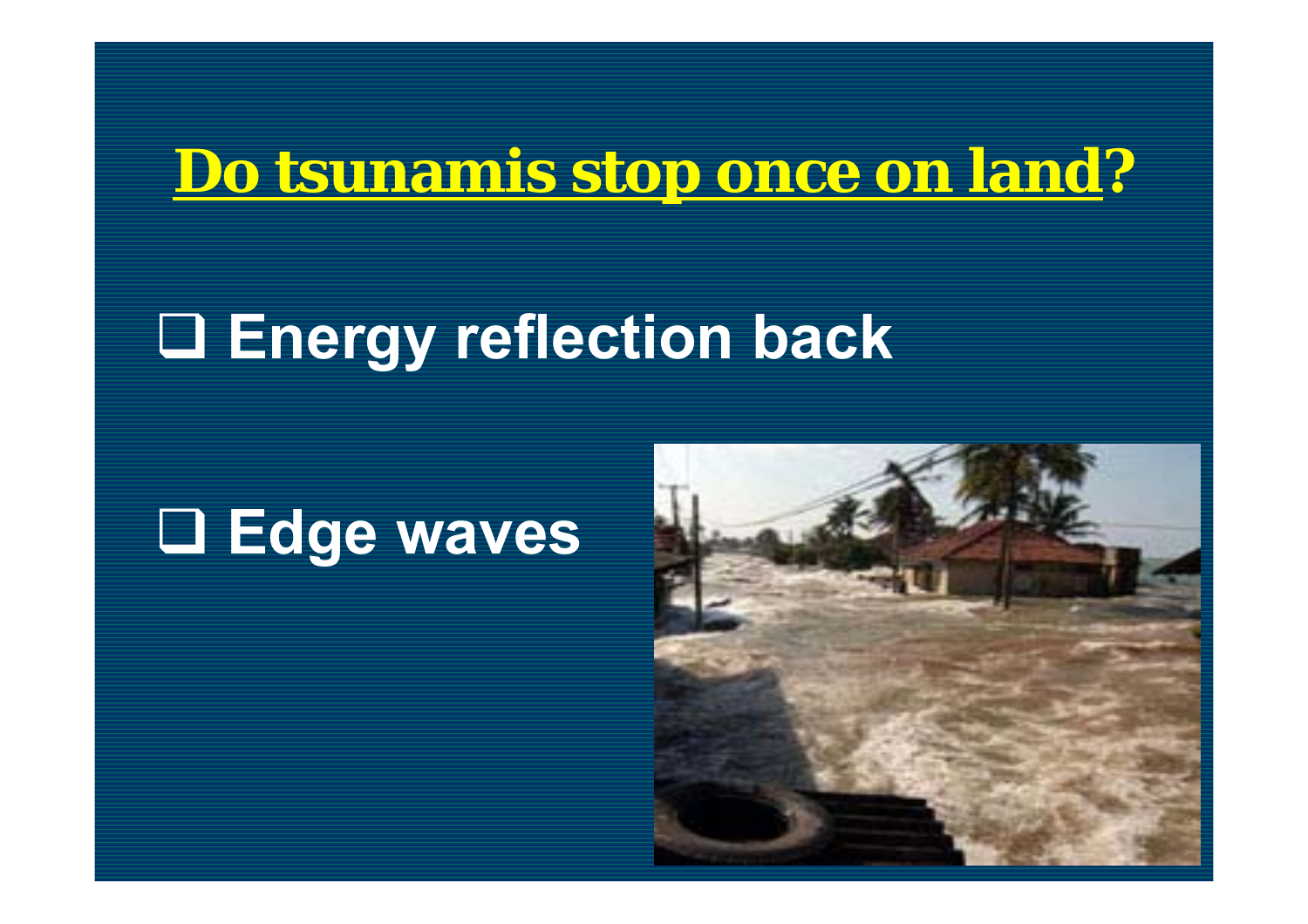**Complicated behavior of tsunami waves near the coast !**

 **The first run-up of a tsunami is often not the largest.** 

 *Do not return* **to a beach several hours after a tsunami hits.**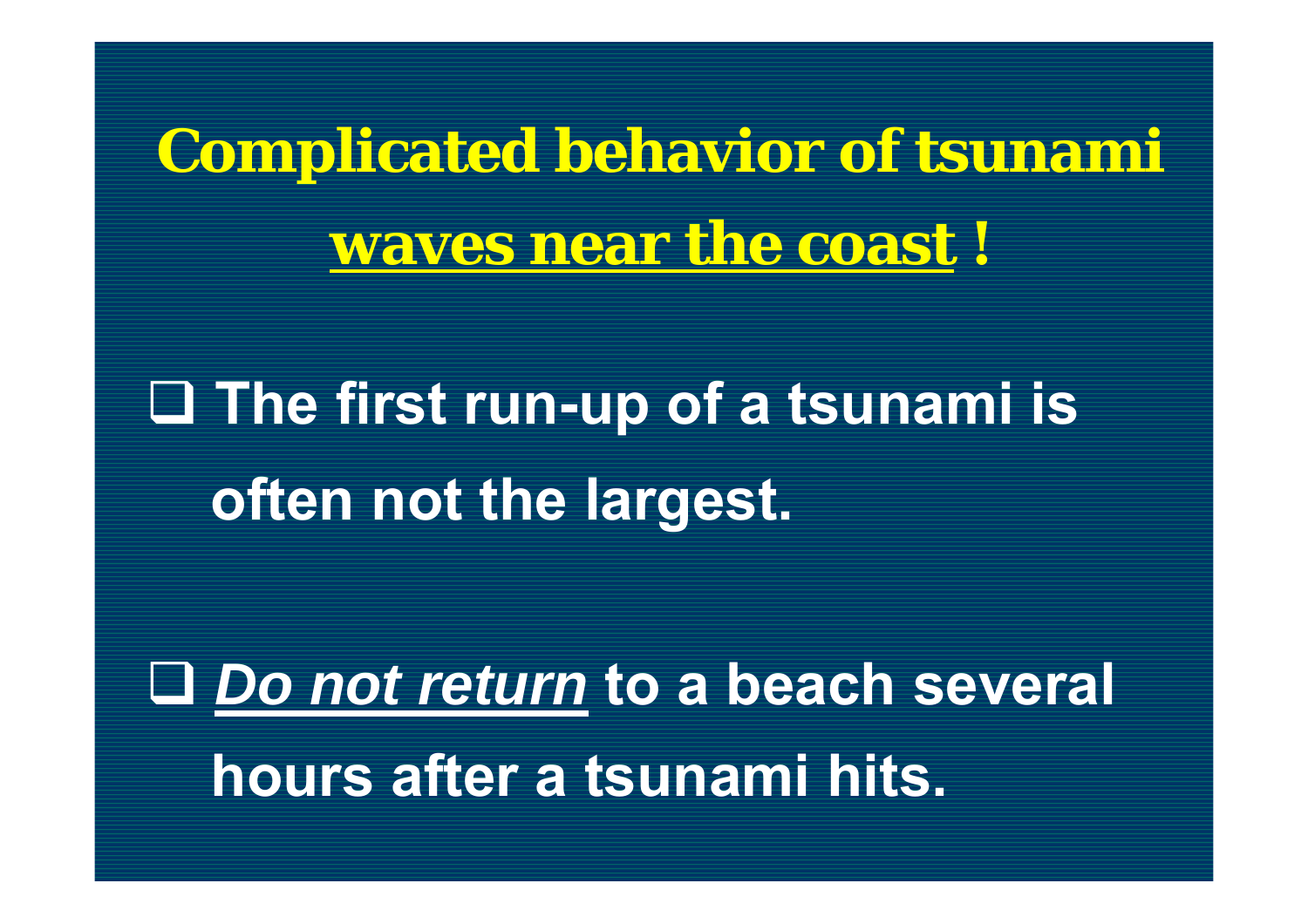**Tsunami can not be felt aboard ships nor can they be seen from the air in the open ocean.**

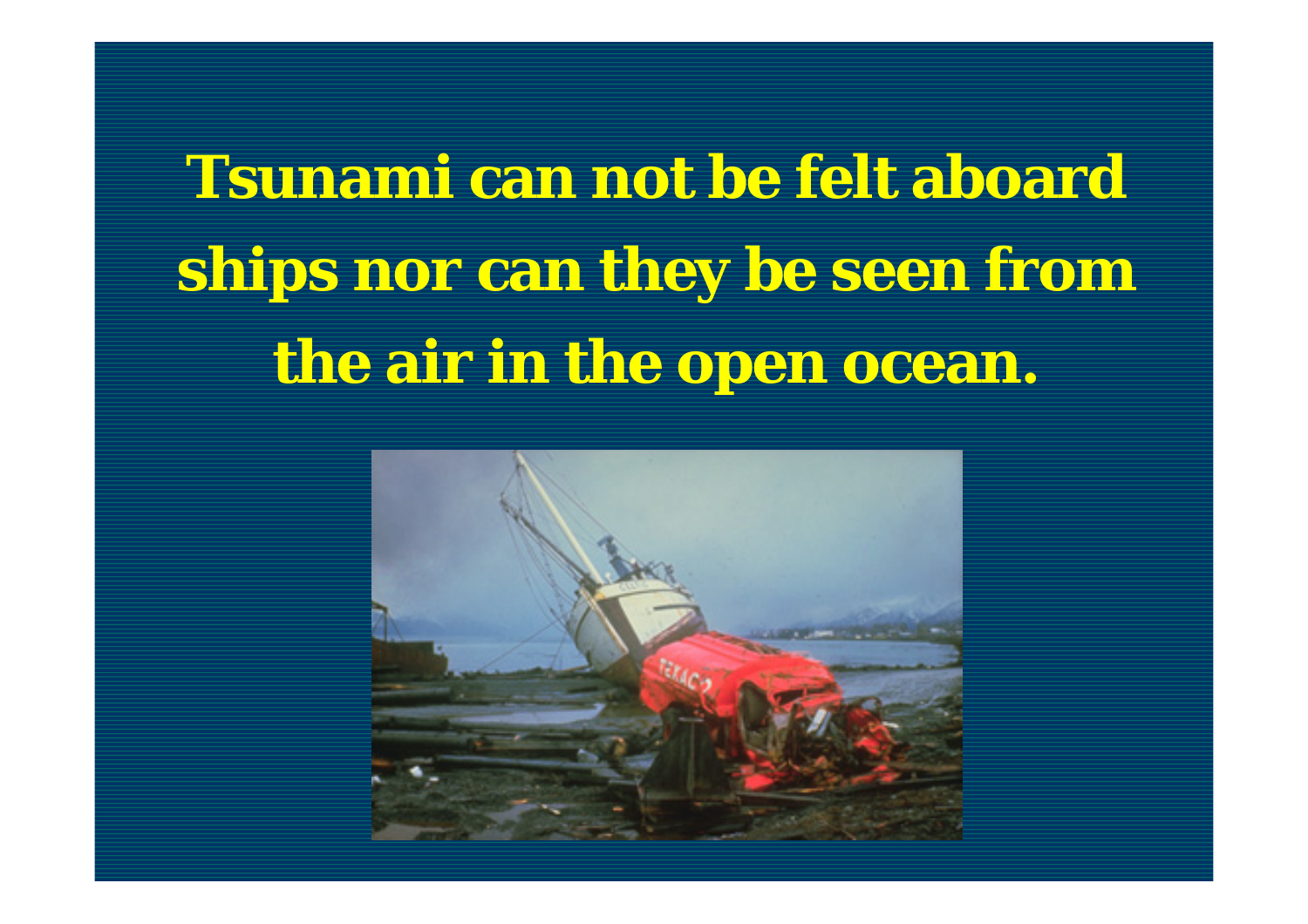#### **Why are tsunami so destructive?**

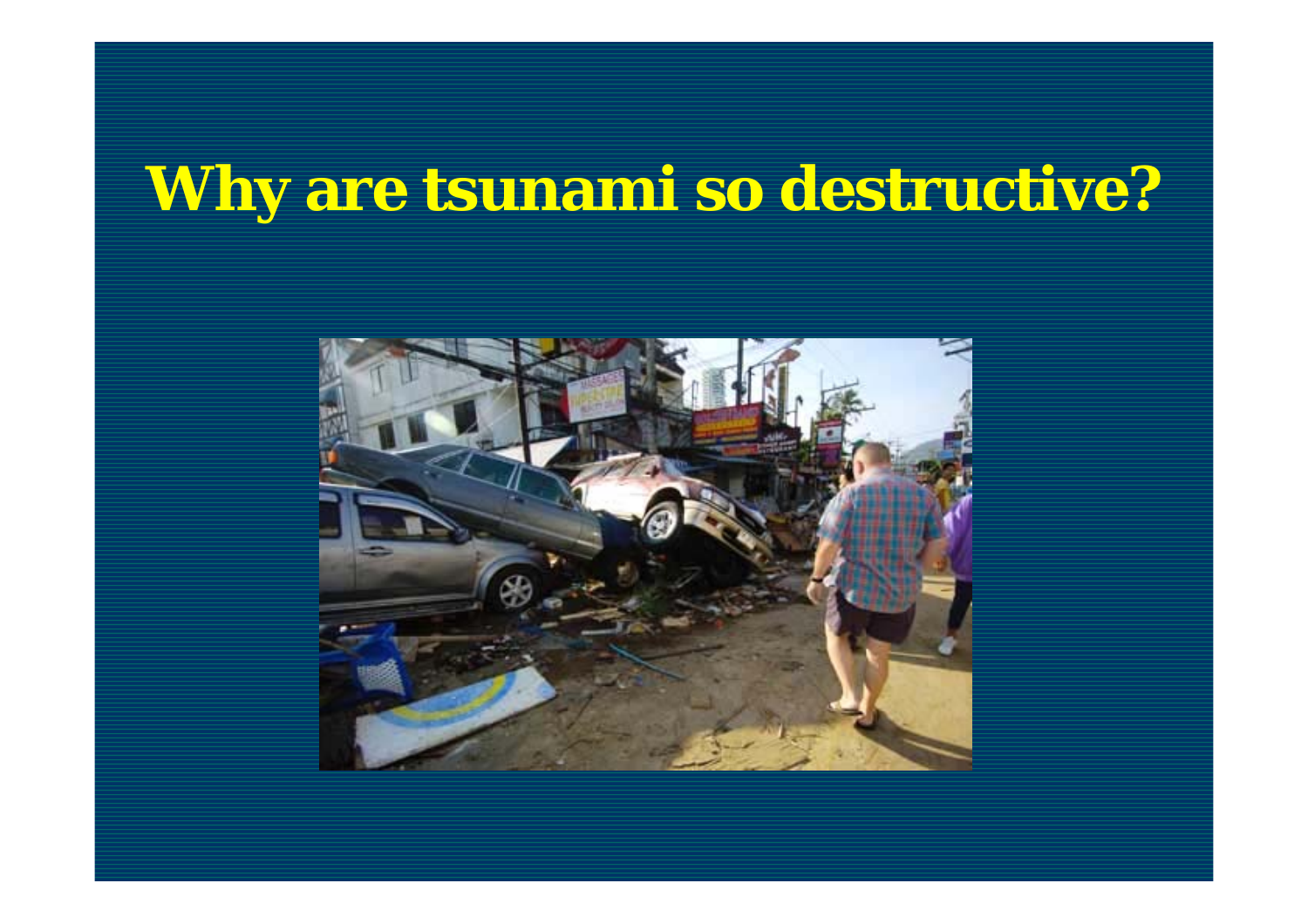

# **International Tsunami Information Centre (ITIC)**

# **International Tsunami Warning System (ITWS)**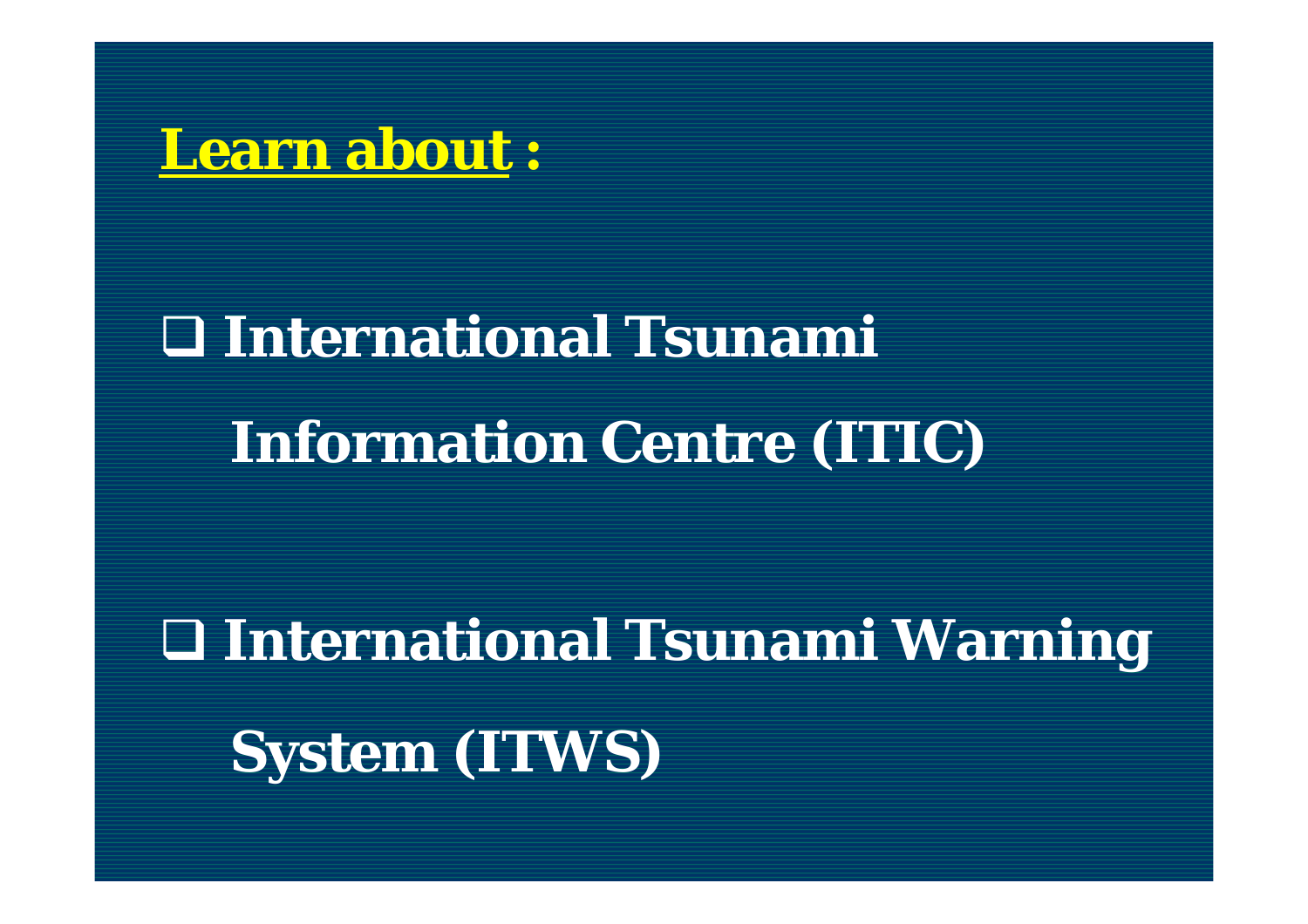

**http://www.prh.noaa.gov/itic/**

 **Mandate Functions Research and Data Collection Responsibilities Visiting Scientists Program Education, Preparedness & Disaster Reduction**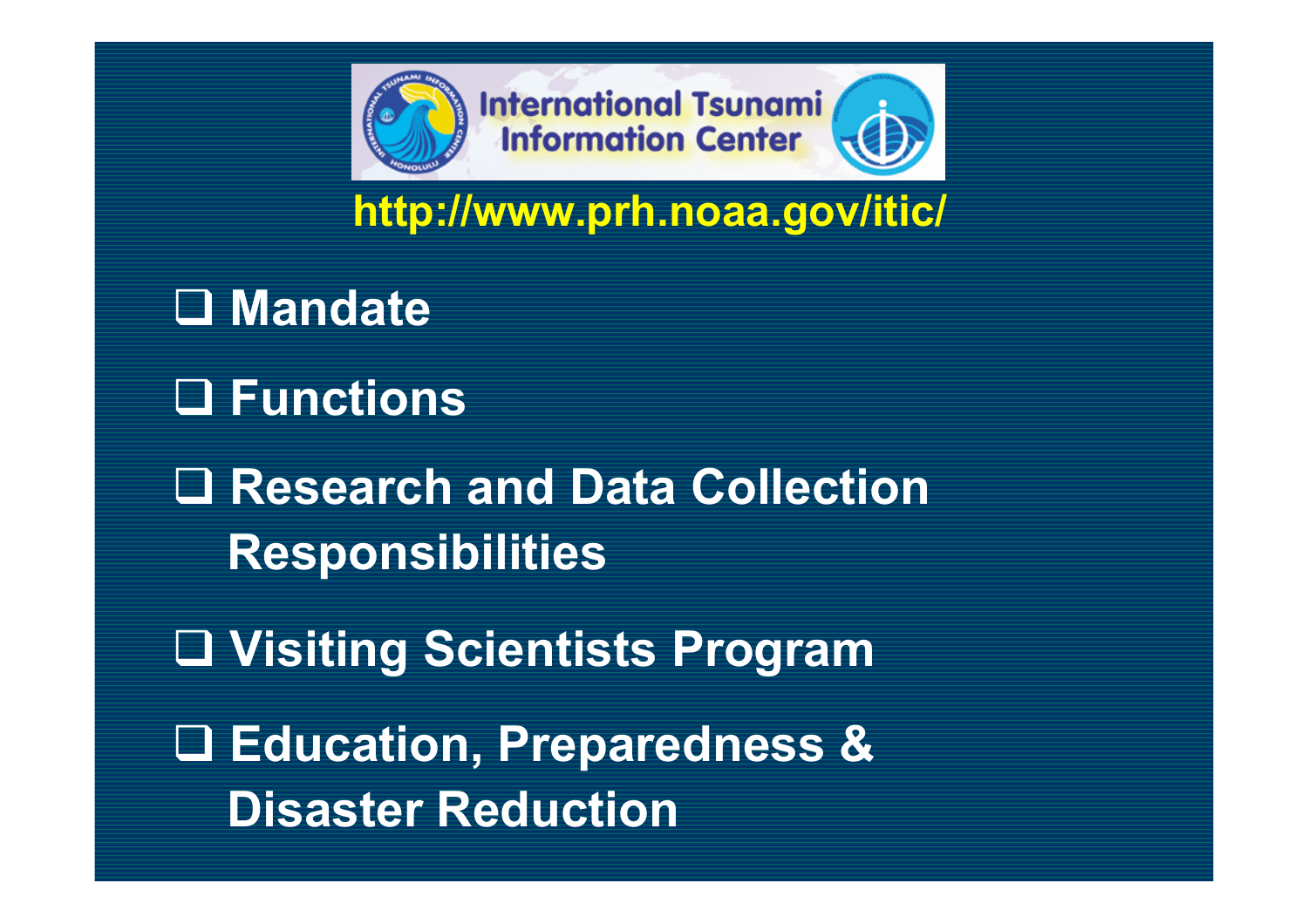

# **What is the International Tsunami Warning System (ITWS)?**

#### $\Box$  **Seismic station**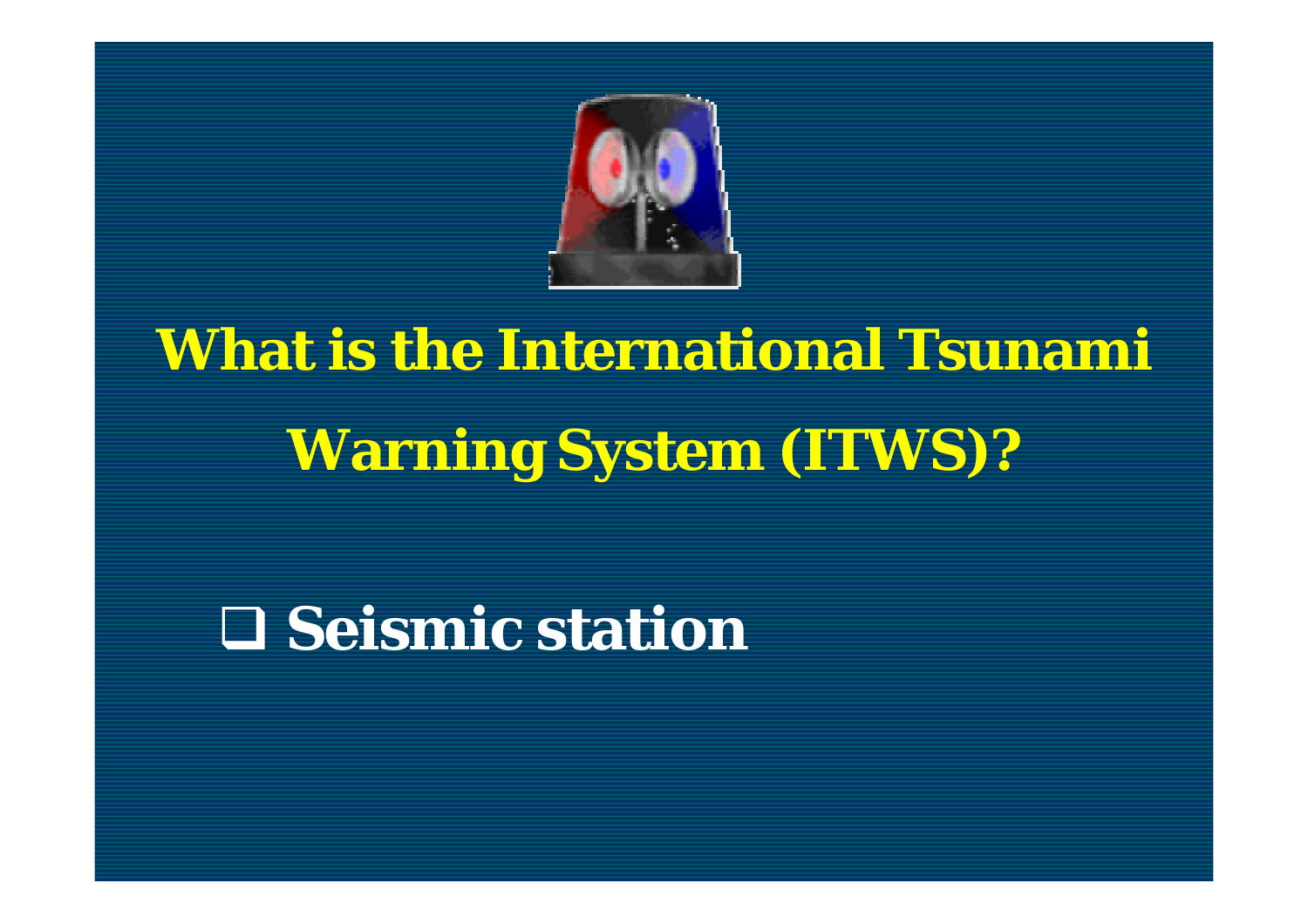

# **What is the International Tsunami Warning System (ITWS)?**

#### **Tide station**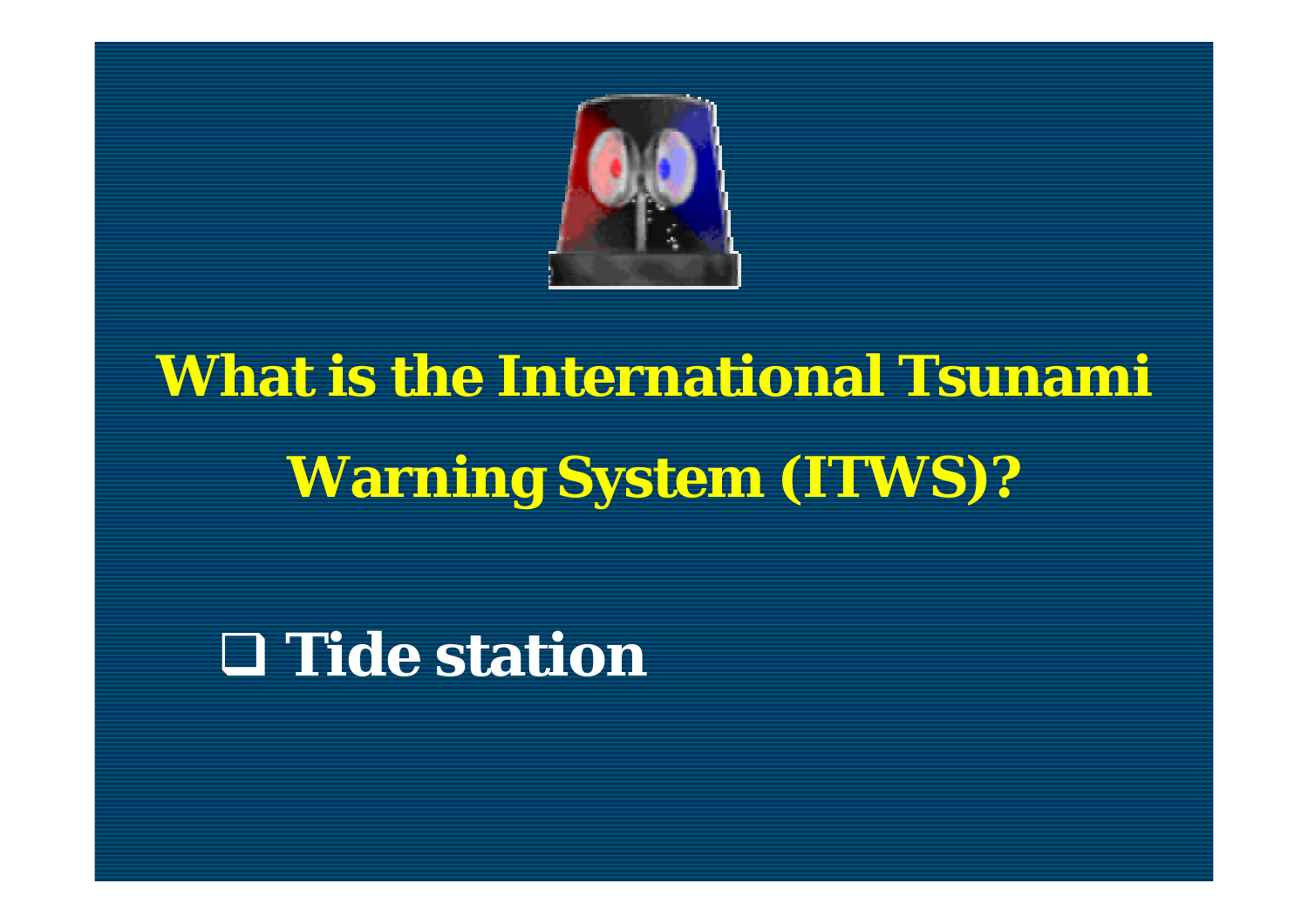### **International Tsunami Warning System (ITWS)**

### **ITWS includes 31 seismic stations & > 60 tide stations**

 **The stations have ability to transmit their data immediately & in real time to the headquarters at PTWC in Hawaii.**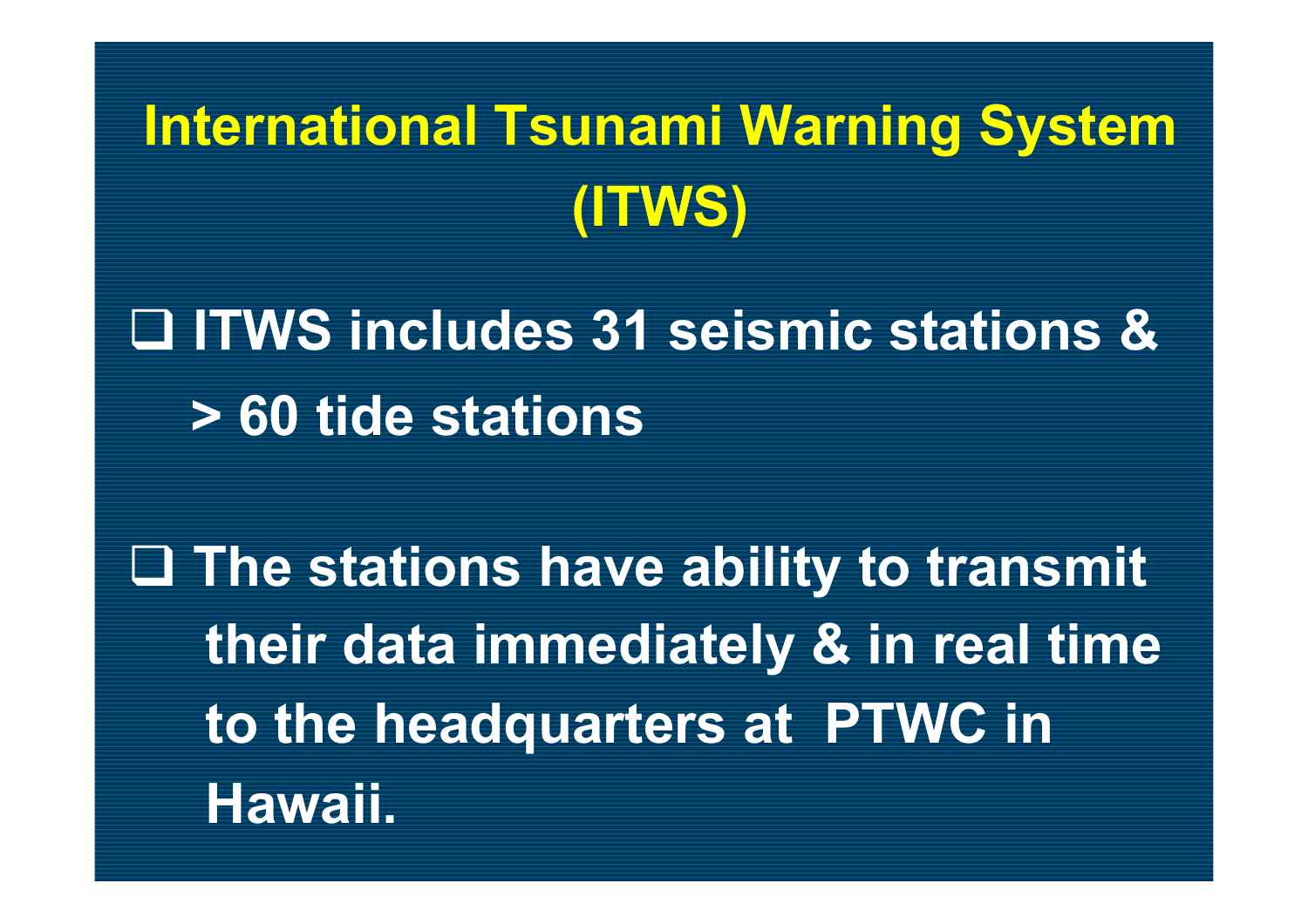#### **How does the International**

#### **Tsunami Warning System**

**Work?**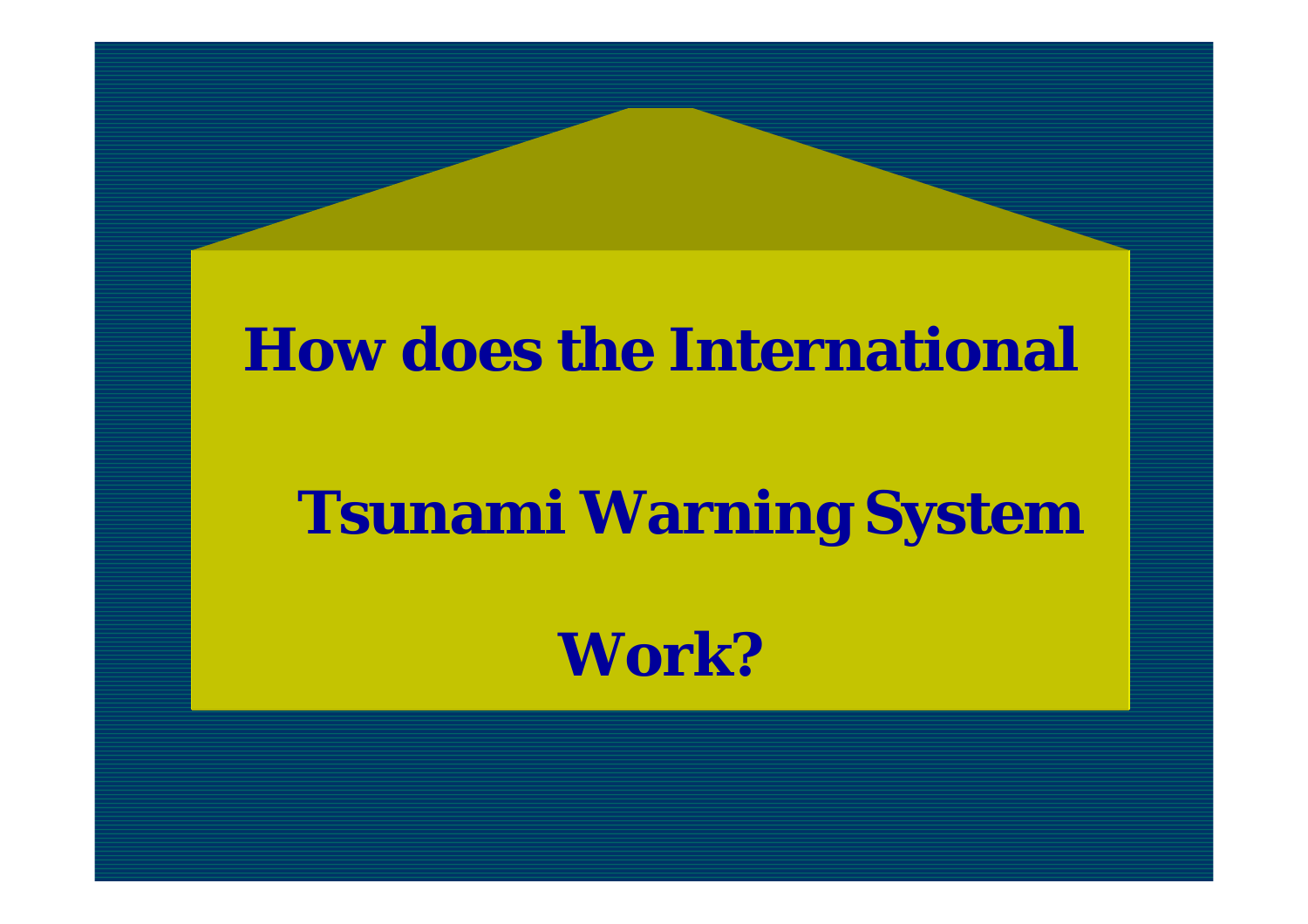#### **Tsunami WARNING**

#### *&*

#### **Tsunami WATCH**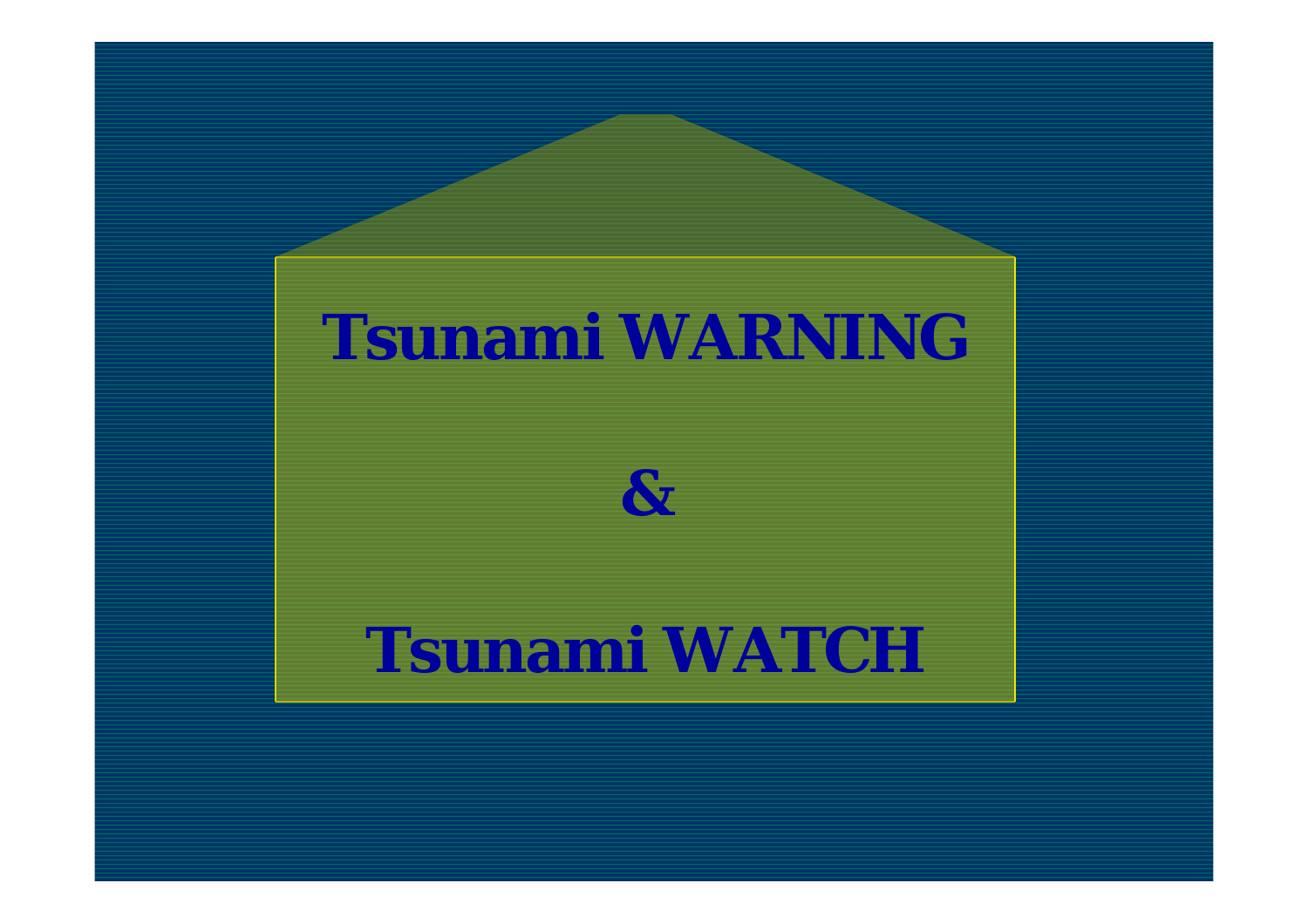**Dissemination of Watches & Warnings by ITIC Dissemination of Watches & Warnings by ITIC When Earthquake is Strong Enough to Cause a When Earthquake is Strong Enough to Cause a Tsunami** *!!***Tsunami** *!!*

• **Monitoring the tide gauges near the epicenter**

• **Watch bulletins for all earthquake ≥ 7 in the Aleutian Islands & ≥ 7.5 elsewhere in the Pacific**

• **Watching cancellation: Negligible tsunami or no tsunami**

#### Watching-**Warning if a tsunami threat**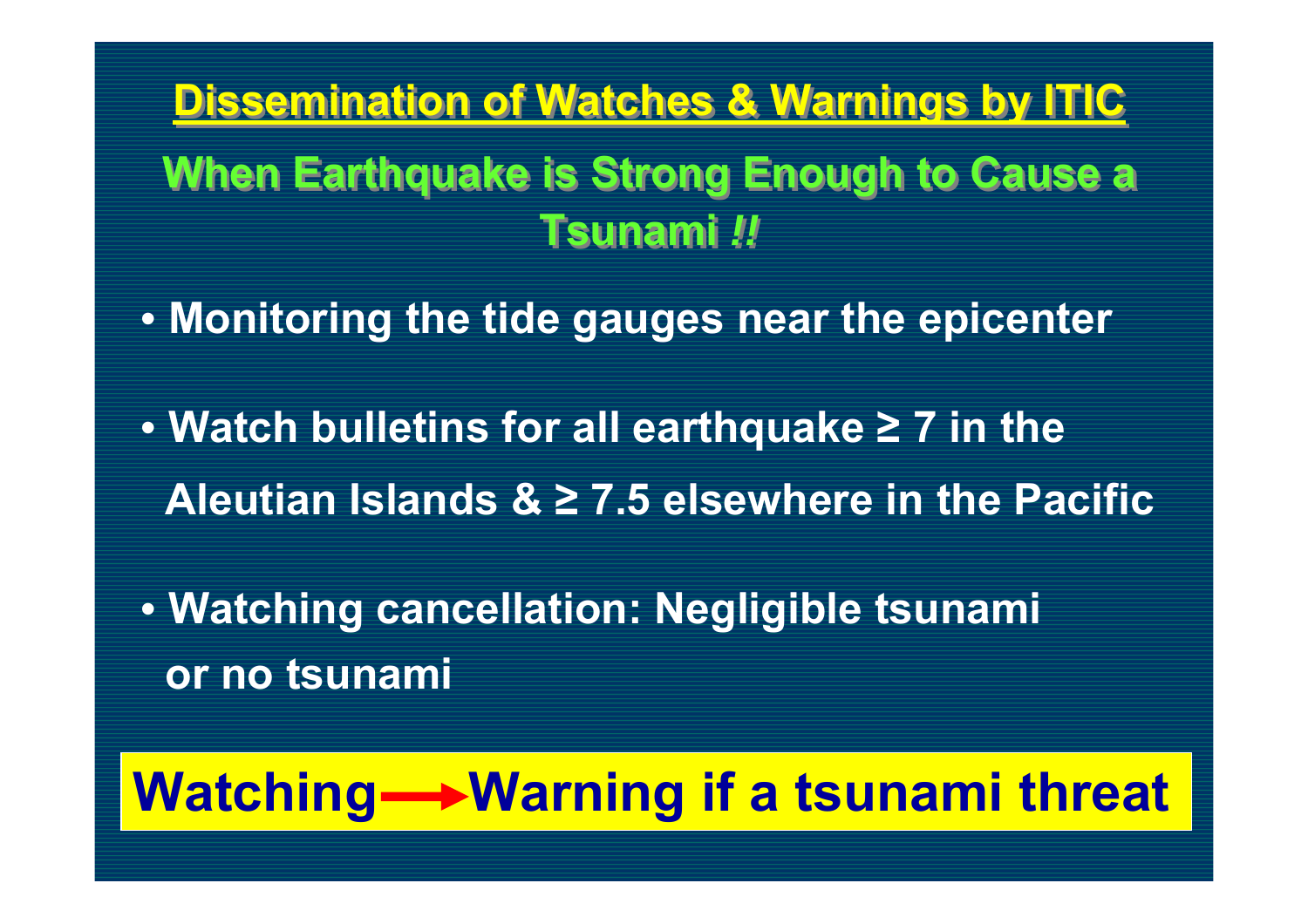### **Capabilities & Limitations of**

#### **the International Tsunami**

**Warning System (ITWS)**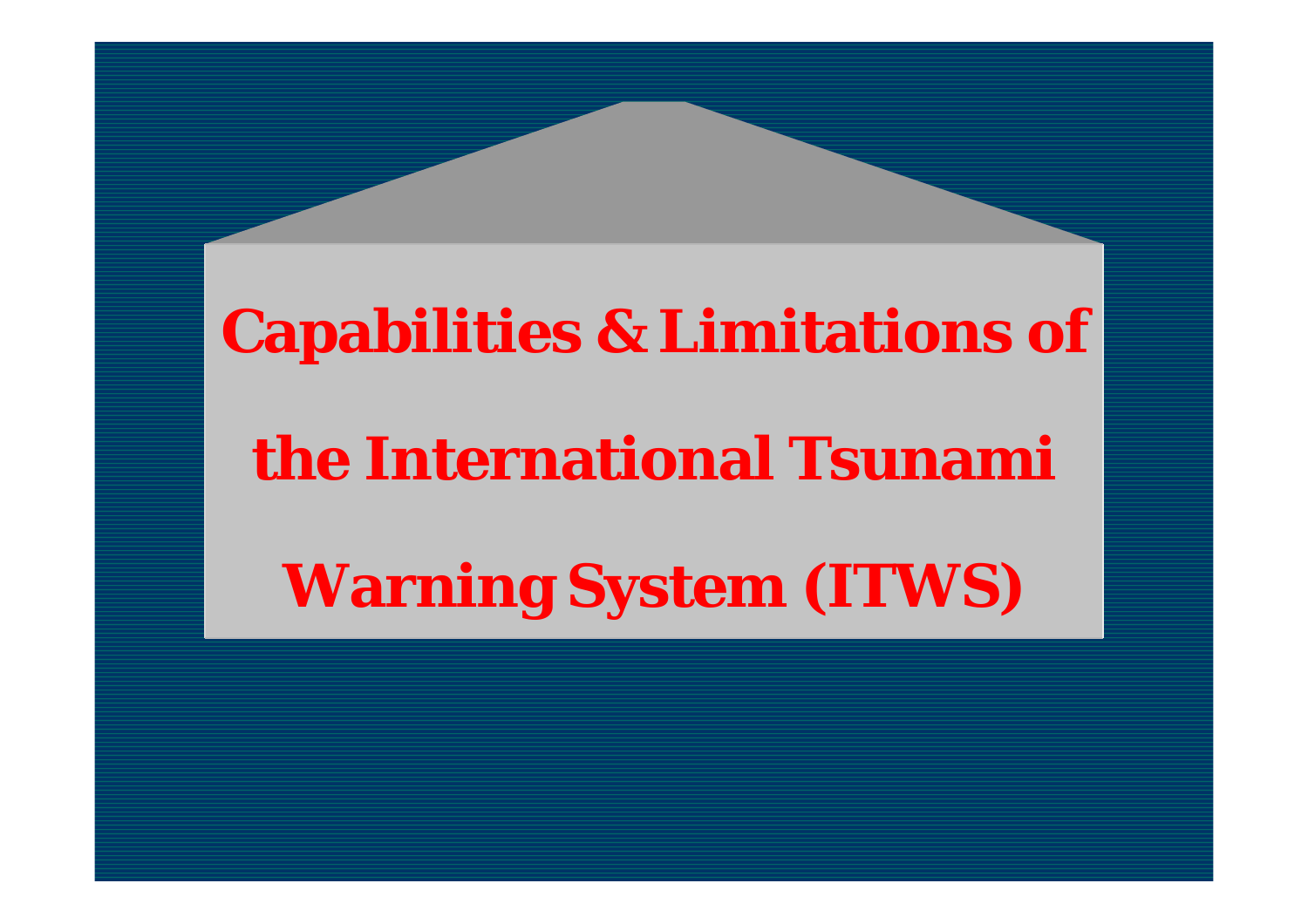# **No Tsunami Warning Issued at 26 Dec 2004**

**Disaster !!**

#### **No Tsunami Warning System exists for the Indian Ocean !!**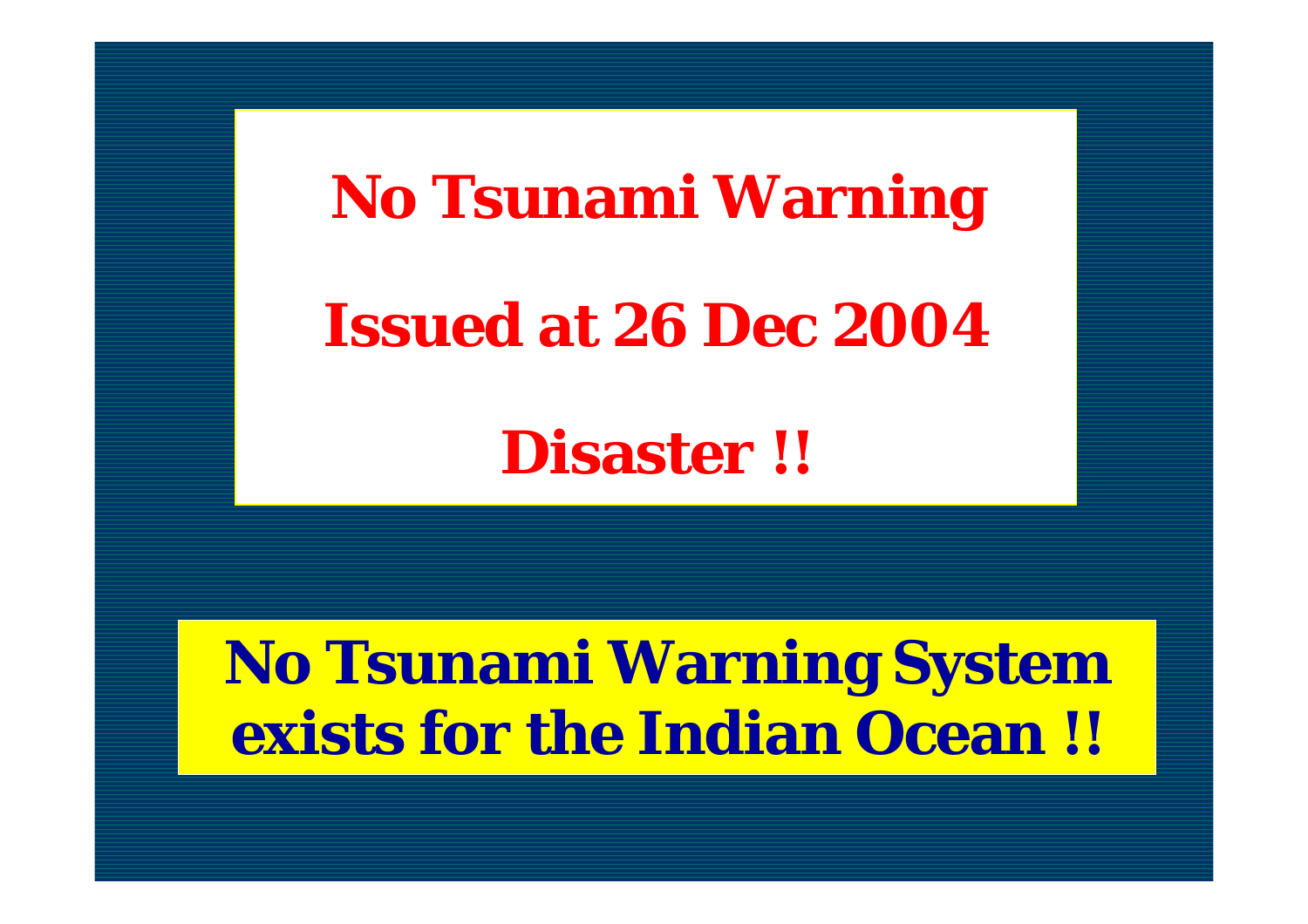# **Be Prepared for Tsunamis Be Prepared for Tsunamis & Protect Yourself & Protect Yourself**

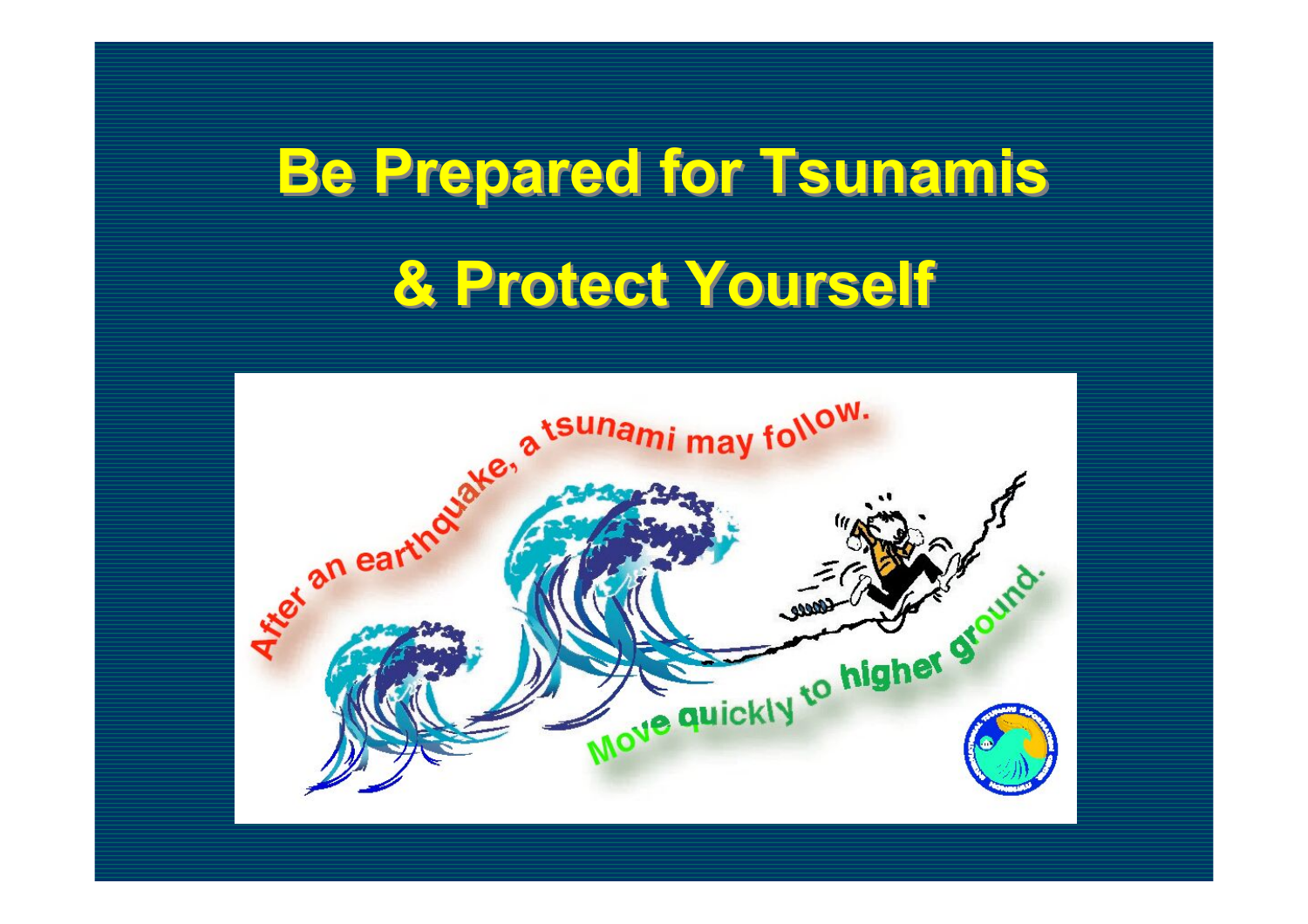#### **Tsunami is coming!**

#### **What you must do!**